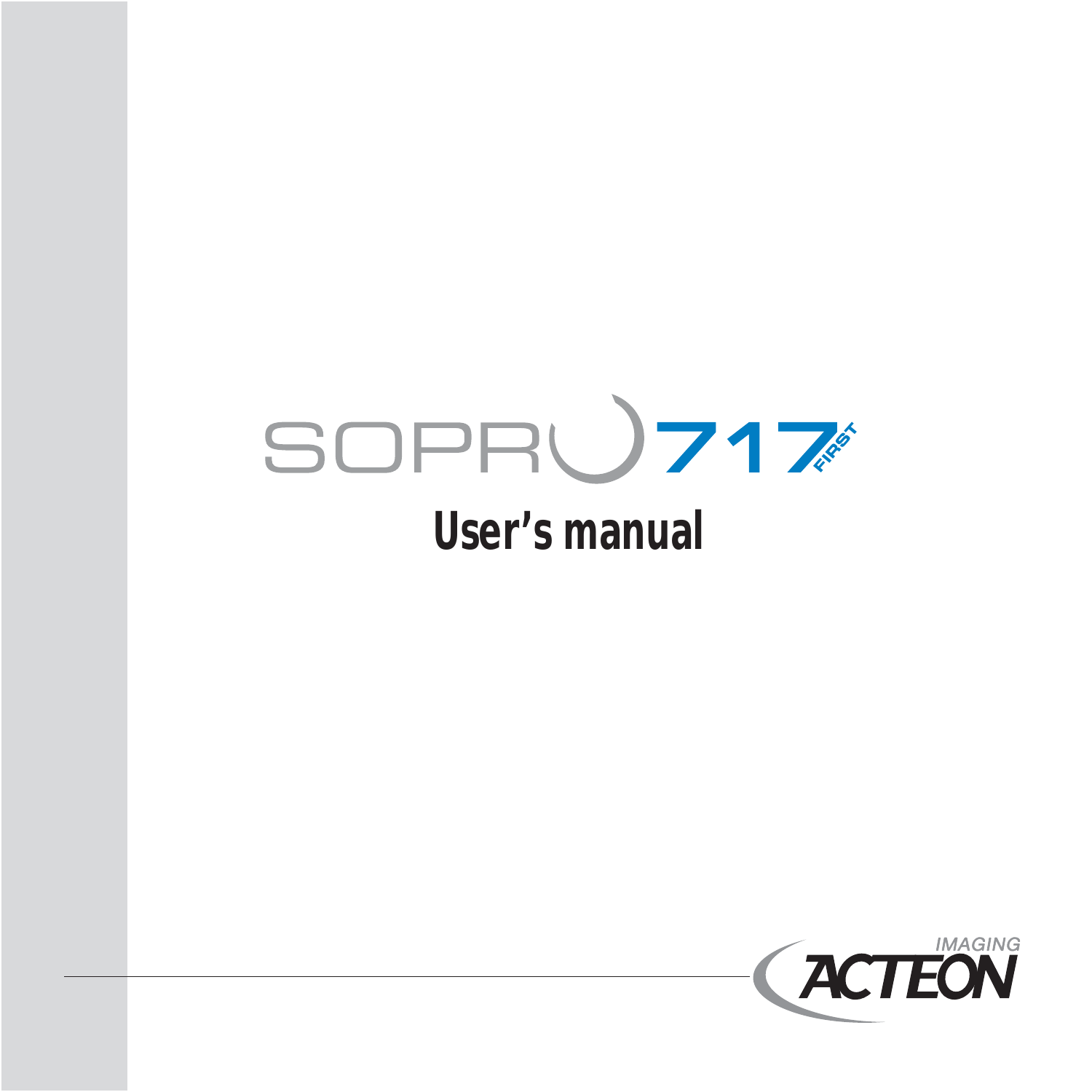### **Contents**

| $\mathbf{1}$            |  |
|-------------------------|--|
| 2                       |  |
| $\overline{\mathbf{3}}$ |  |
| $\overline{\mathbf{4}}$ |  |
| 5                       |  |
| $\overline{\mathbf{b}}$ |  |
| 7                       |  |
| $\overline{\mathbf{3}}$ |  |
| 9                       |  |
| $\boldsymbol{0}$        |  |
| n                       |  |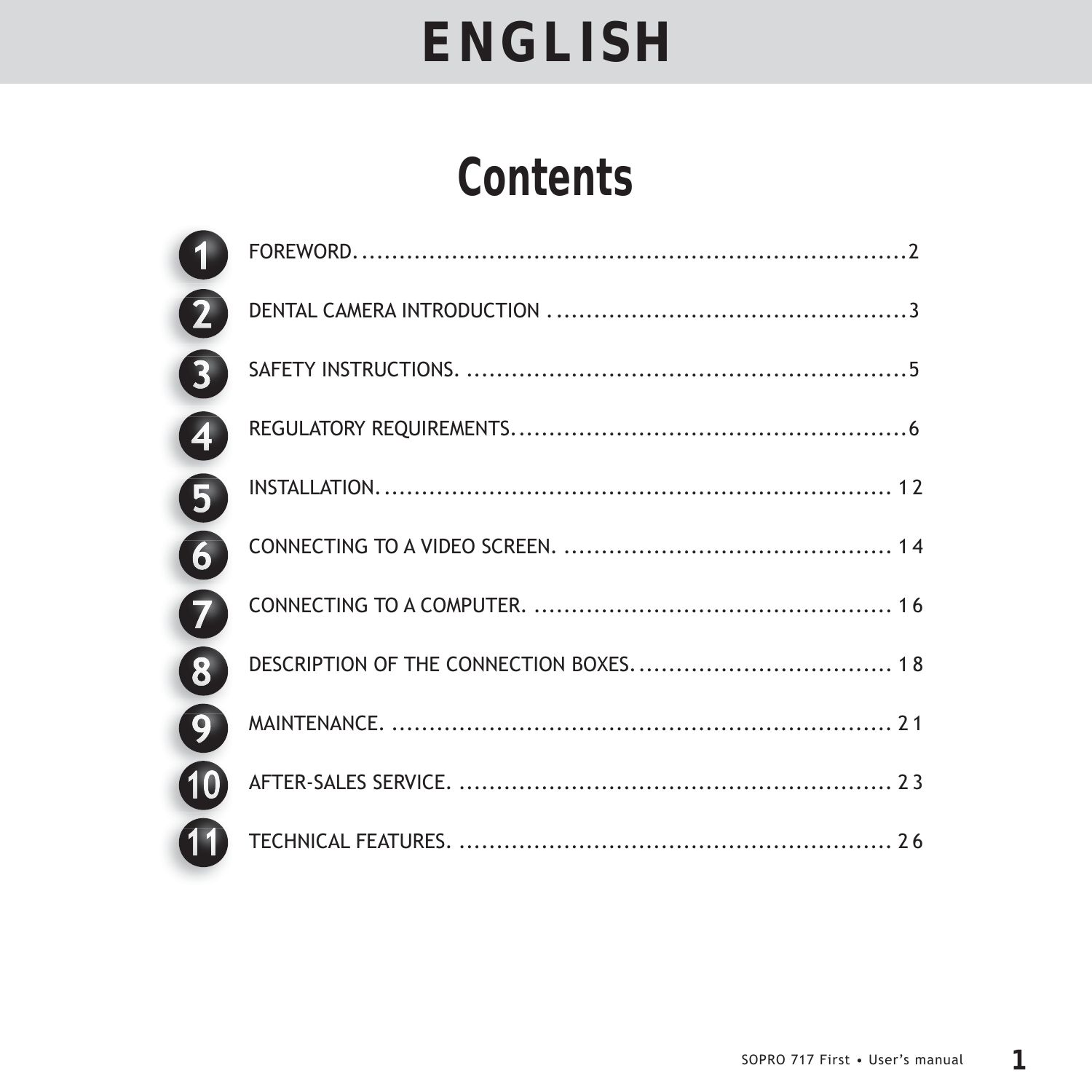

To optimize the use of this device, whilst taking all the necessary precautions, we recommended you read carefully and follow the owner's manual.

Please carefully consider the messages "CAUTION", "WARNING", and "NOTE" when using the system.

 **CAUTION**: the term CAUTION describes potential incidents likely to jeopardize safety.

 **WARNING**: the term WARNING refers to the incidents likely to disturb the smooth running of the imaging system.

 **NOTE** : the term NOTE highlights particular points in order to facilitate the system maintenance or to clarify important information.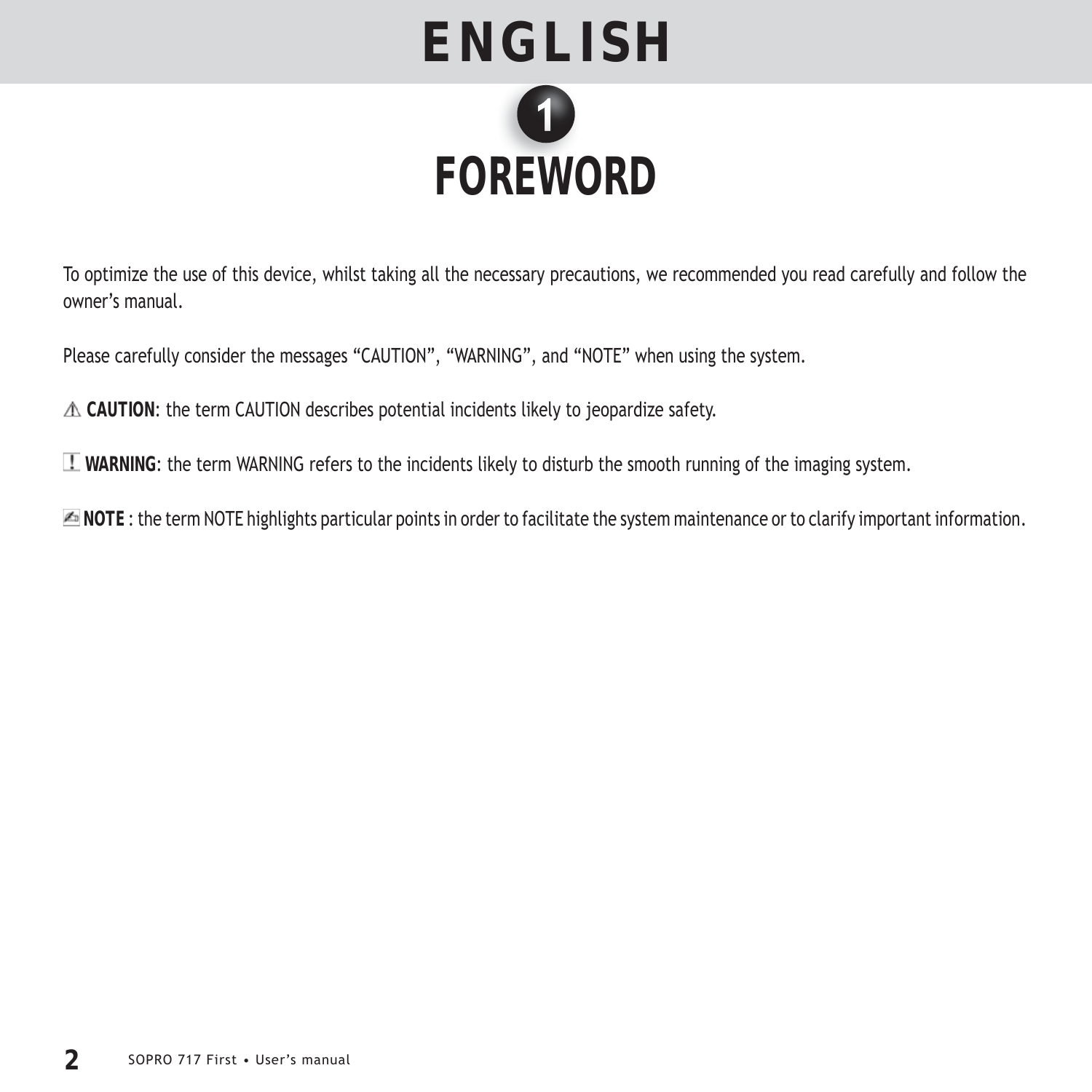

### **DENTAL CAMERA INTRODUCTION RA**

Congratulations on your purchase of the SOPRO 717 First.

It is an extra- and intra-oral camera designed for dental applications. It allows the user to see anatomical and pathological details that cannot be seen with the naked eye, as well as pathology control and post-treatment.

This fluorescence Imaging device is composed of a handpiece (SOPRO 717 First) and a connection box (DOCK M\_USB2, DOCK M\_VIDEO, DOCK MU\_USB2, DOCK U\_USB2, DOCK MU\_VIDEO, DOCK USB2) as well as various accessories necessary for it to work.

**SOPRO 717 First**

- 1 handpiece integrating the camera electronics and lighting.
- 1 handpiece holder.
- 10 dental barriers.
- CD of SOPRO Imaging software (in basic version) including documentations.
- A quick start of SOPRO 717 First and SOPRO-Imaging software

#### **DOCK M\_USB2**

- A connection box with integrated image memory and USB2 digital output.
- Power supply.
- A 2.5 metre cable to connect the handpiece to the connection box (5 metres and 7 metres optionally).
- An S-video Y/C cable
- An RCA video cable.
- A USB cable.

#### **DOCK M\_VIDEO**

- A connection box with integrated image memory.
- Power supply.
- A 2.5 metre cable to connect the handpiece to the connection box (5 metres and 7 metres optionally).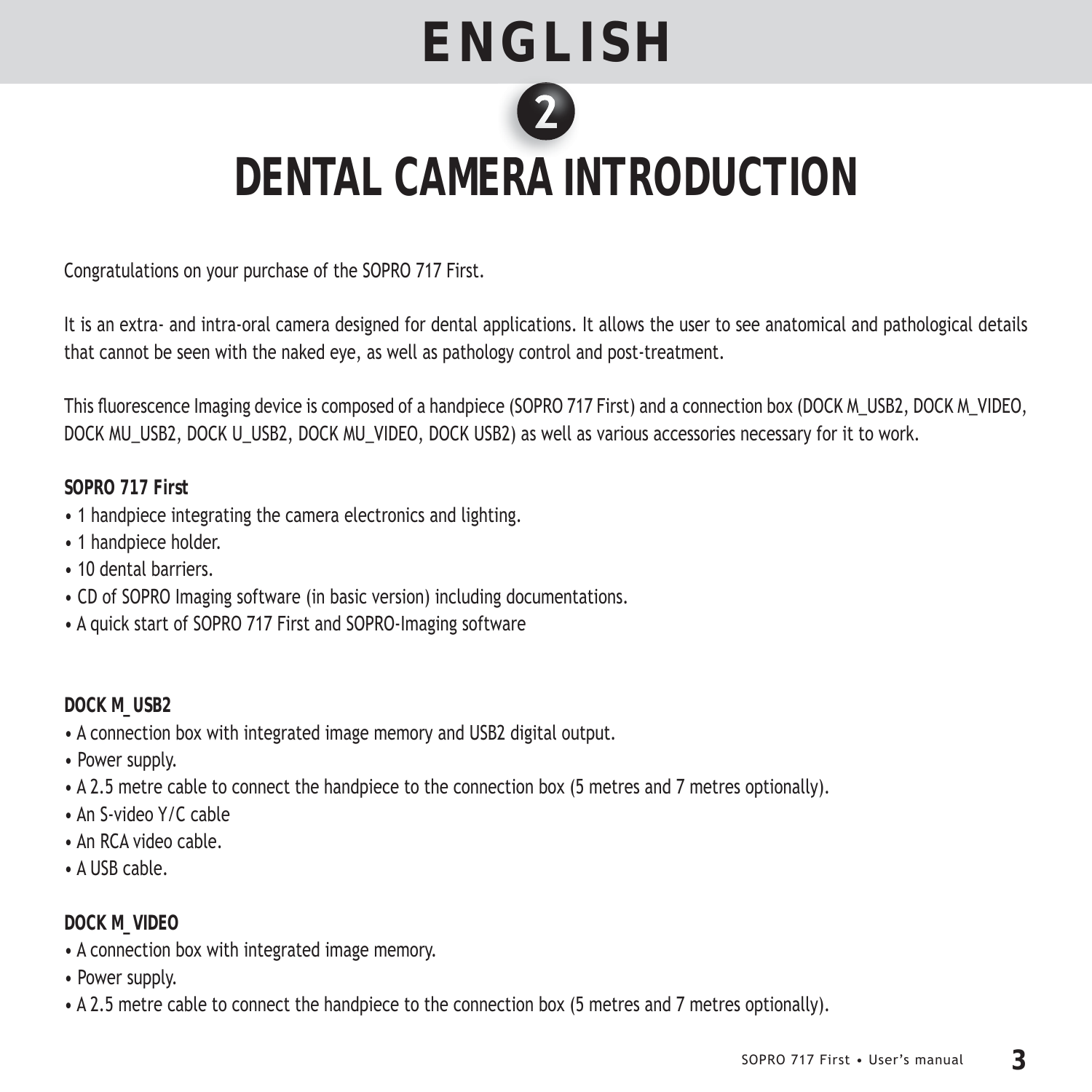- An S-video Y/C cable
- An RCA video cable.

**DOCK USB2**

- A USB2 connection box with a 3.5 metre connecting cable.
- CD of SOPRO Imaging software (in basic version) including documentations.
- A quick start of SOPRO-Imaging software

#### **DOCK MU\_VIDEO**

- A connection box with integrated image memory.
- A 2.5 metre cable to connect the handpiece to the connection box (5 metres and 7 metres optionally).
- An installation manual.

#### **DOCK U\_USB2**

- A connection box with USB2 digital output.
- A 2.5 metre cable to connect the handpiece to the connection box (5 metres and 7 metres optionally).
- An installation manual.

#### **DOCK MU\_USB2**

- A connection box with integrated image memory and USB2 digital output.
- A 2.5 metre cable to connect the handpiece to the connection box (5 metres and 7 metres optionally).
- An installation manual.

This device has been packaged in a custom carton. This carton should be kept for future possible transportation. As a complement to the dental camera, we provide some dental barriers necessary for intra-oral use of dental camera. For more details about these products, please refer to our catalogue or contact our commercial service.

#### **NOTE** :

*The device was designed and developed with its accessories in order to guarantee to you safety and performance maximum. The use of different origin accessories can represent a risk for you, your patients and your device.*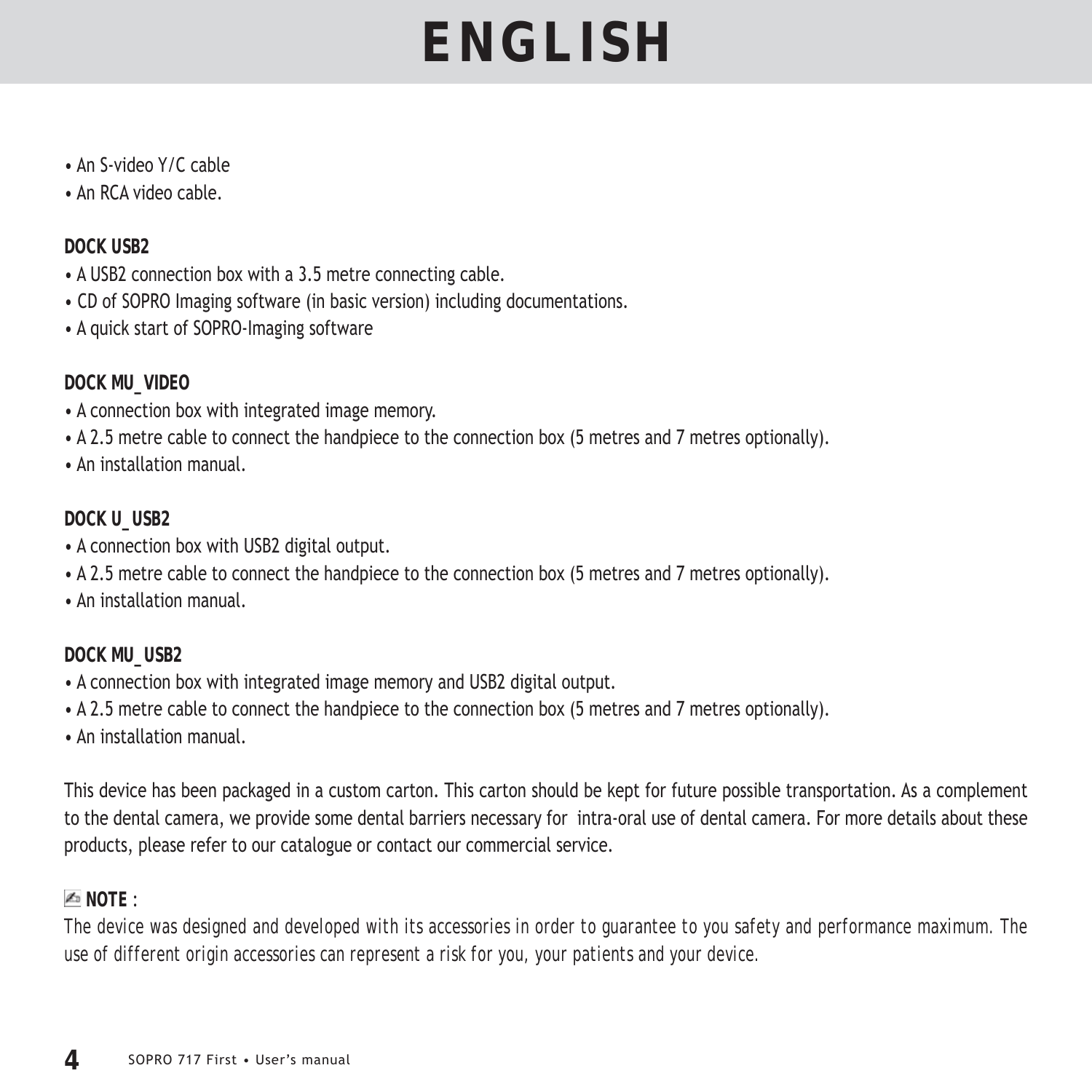

### SAFETY INSTRUCTIONS

- DO NOT expose the SOPRO camera to water spray and do not store it in a humid environment (to prevent risk of electrocution).
- When handling camera and dental barriers, always take the appropriate hygiene measures and precautions in order to prevent cross contamination risks.
- Infection control procedures must be observed when using accessories such as dental barriers. When using accessories always follow the manufacturer's instructions on how to use said accessory and prevent cross contamination risk from one patient to another
- Install the camera in a clean, dry, and well-ventilated place.
- Disconnect the connection box from the power supply if you are not going to use it for several days. Do not pull on the cable.
- DO NOT compress or nip the handpiece cable.
- DO NOT expose the product to high vibrations.
- DO NOT drop the handpiece.
- Handpiece should NEVER be immersed in any liquid, NOR should it be autoclaved.
- For each new patient, it is essential to use the dental barriers provided with the handpiece. Before using the camera, make sure it does not have any sharp edges.
- The surface temperature in the light emission area can reach above 41°C (after several minutes of use). Therefore avoid maintaining this emission area in contact with the patient's mouth.
- The camera is a product using group 1 LEDs according to IEC 62471. To avoid any ocular risk do not look directly at the light.

#### *Z***D NOTE** :

*If the hygienic protection is torn while examining a patient or if the handpiece was "infected" while withdrawing the hygienic protector, it is essential to totally disinfect the handpiece. In order to do this: please refer to the maintenance chapter.* 

#### **CAUTION**:

*Modifi cation of the product, without the permission of the manufacturer, is prohibited.*

#### **CAUTION**:

*If the medical equipment is changed, an appropriate control and test should be performed to ensure that the medical equipment still can be used safety.*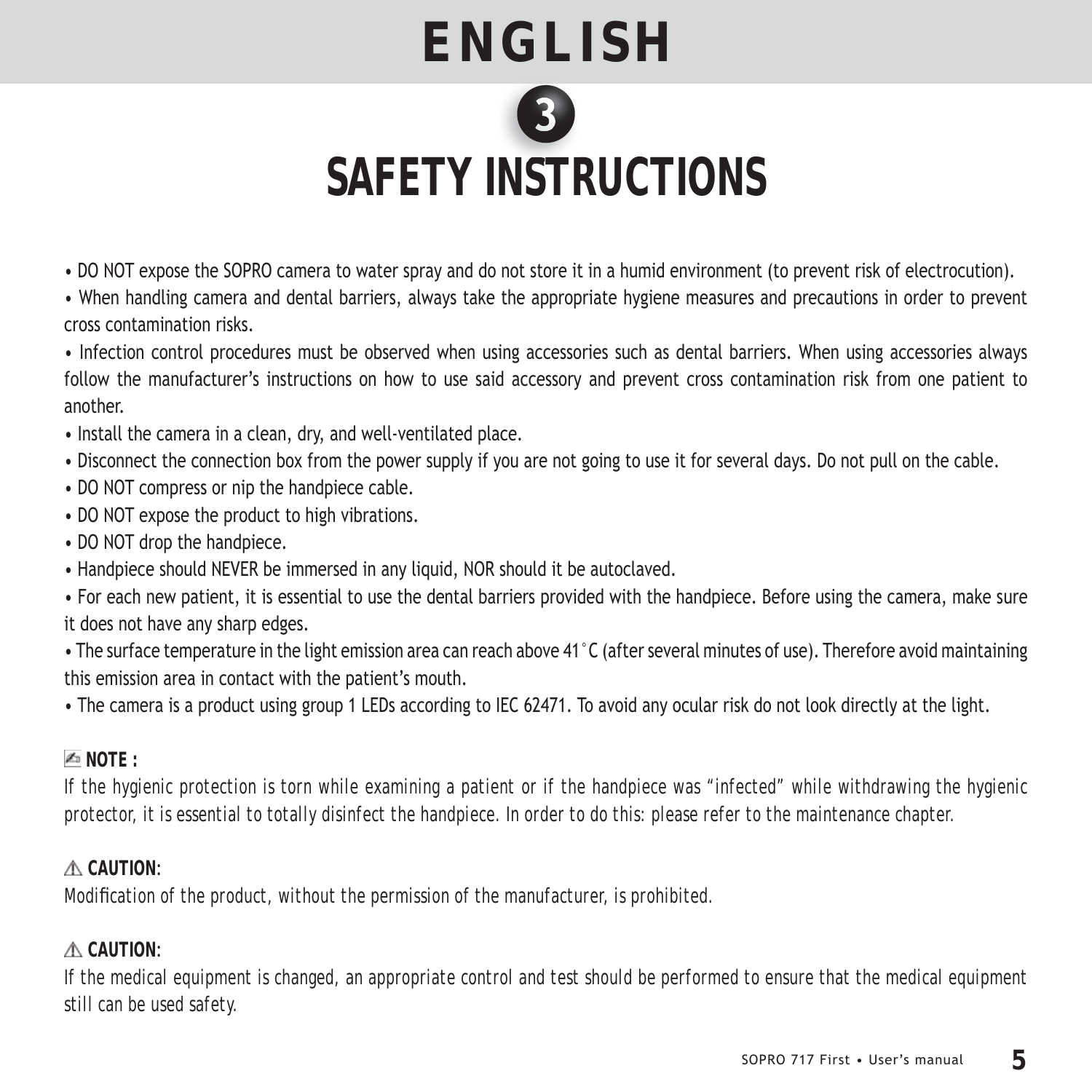# **ENGLISH REGULATORY REQUIREMENTS Y RE**

#### **4.1. COMPLIANCE WITH STANDARDS AND REGULATIONS**

This product was designed and manufactured by a company having an authorized quality system. It meets the European directive 93/42/EEC requirements relative to medical devices. Therefore, it particularly meets electrical safety and electromagnetic compatibility standards (IEC) (CEM).

#### **4.2. ELECTROMAGNETIC INTERFERENCE AND ELECTROSTATIC DISCHARGES**

Electromagnetic compatibility (CEM) is the ability of electronic device elements to correctly interact in an electronic environment. Although the SOPRO system was designed according to this compatibility and complies with the electromagnetic interference thresholds established by the regulatory agency, there is no guarantee about interference likely to occur on a particular installation. If the device generates interference with radio communication services (which can be determined by switching it off and on), it is recommended to try to correct this phenomenon by taking whole or part of the following measures:

- Change the receiving antenna orientation
- Reposition the product according to the receiver.
- Take the computer away from the receiver.

The SOPRO camera is designed and tested to be used in a home environment, class B Group 1, according to CISPR11 standard.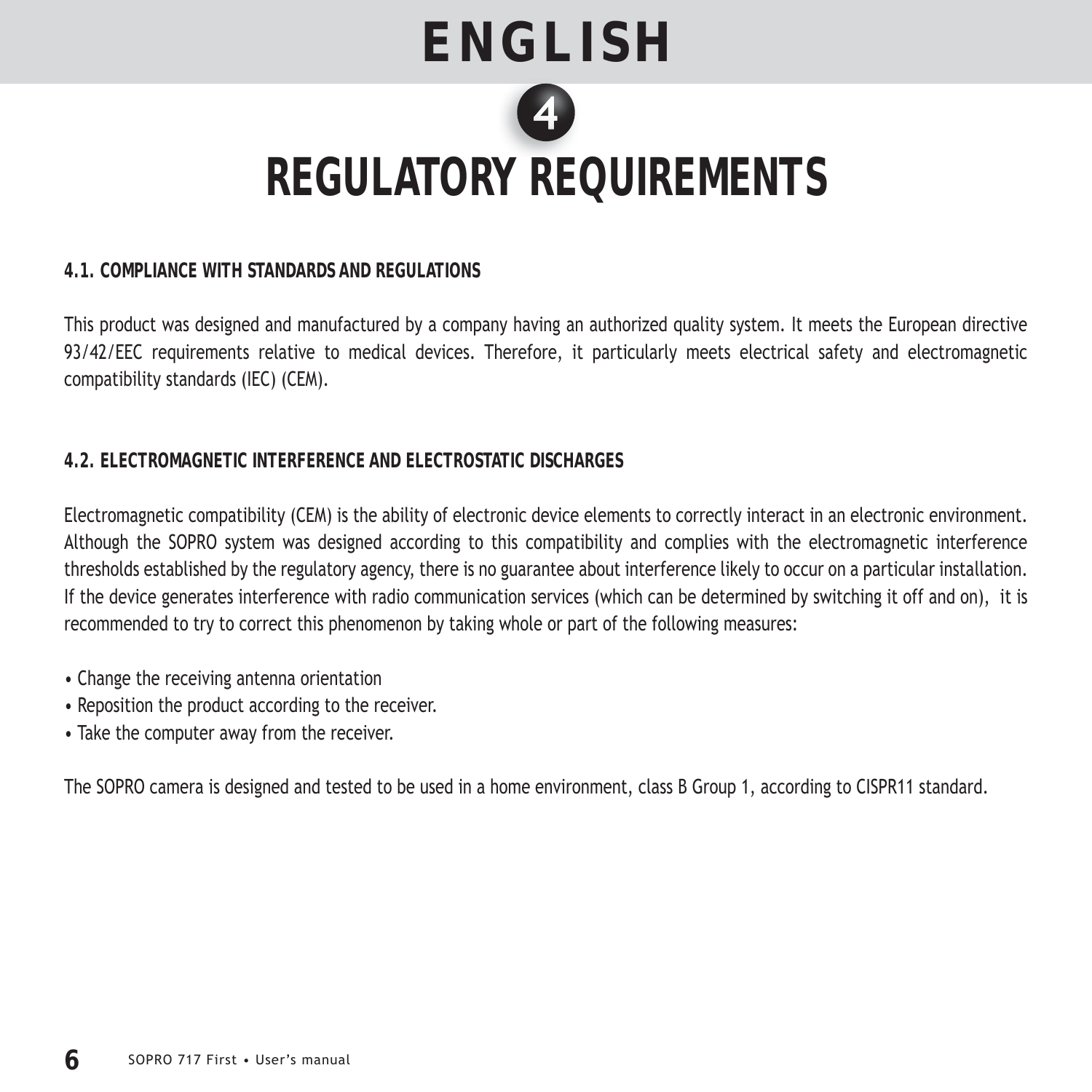#### **4.3. MEDICAL DEVICE VIGILANCE**

As with any medical device, this device is subjected to medical device vigilance dispositions; any serious dysfunction should then be the subject of a description to the competent authorities and to the manufacturer as soon as possible and as precisely as possible.

#### **4.4. END OF LIFE**

This device bears the recycling symbol according to the European directive 2002/96/EC about electric and electronic equipment waste (DEEE or WEEE). By correctly disposing of this device, you will contribute to avoiding any damage to the environment and human health.

The symbol  $\triangle$  on the device or on the accompanying documentation indicates this product cannot be, in any case, treated as household waste. Therefore, it should be transferred to a waste collection centre that handles electric and electronic equipment recycling. Please respect the standards relative to waste disposal in force in the installation country. For more details about the device treatment, recuperation and recycling, please contact your dental device distributor (or failing that, the group ACTEON site www.acteongroup.com), so that you can be informed of the procedure.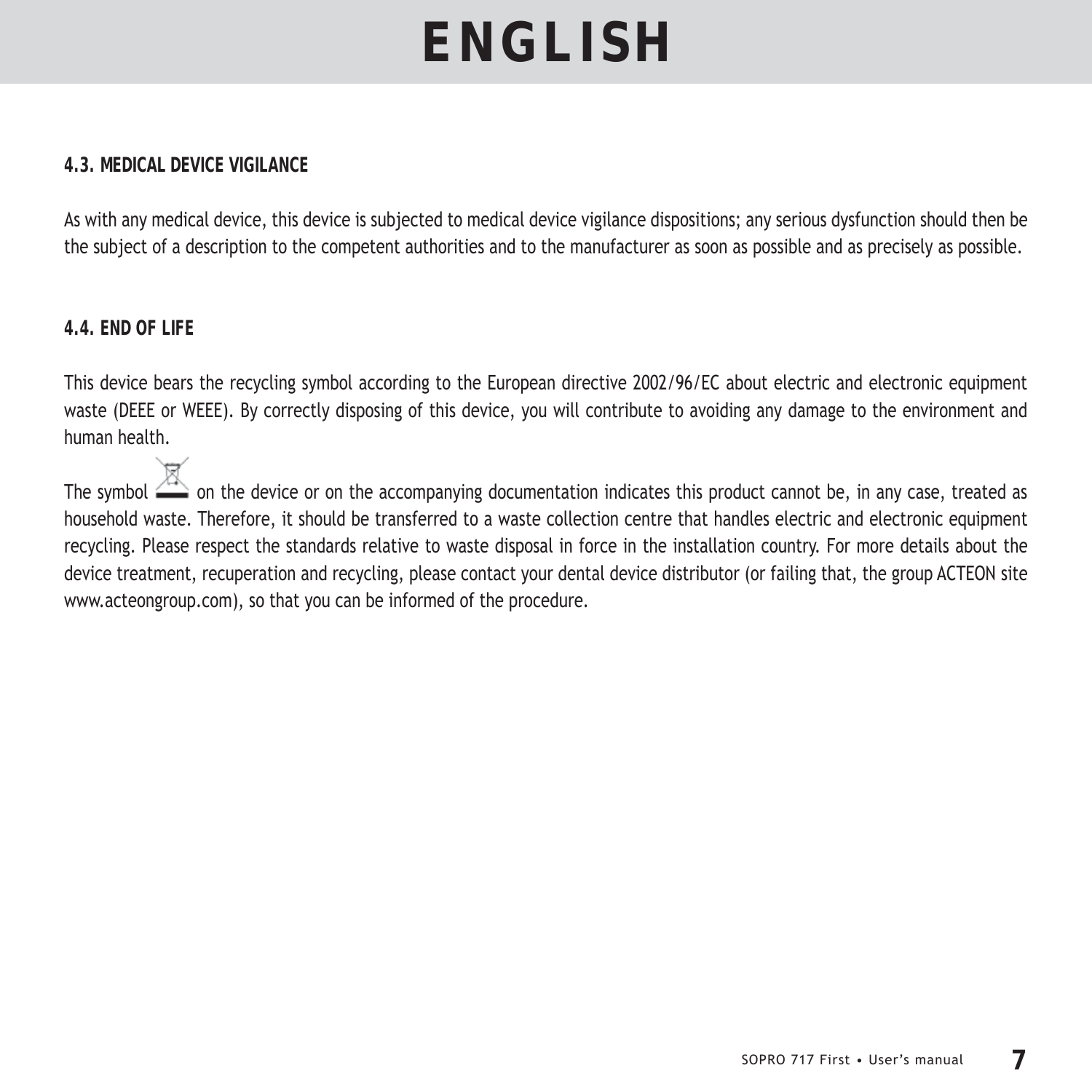#### **4.5. ELECTROMAGNETIC COMPTABILITY**

| Guide and declaration of the manufacturer - electromagnetic emissions                                                                                |                |                                                                                                                                                                                             |  |  |
|------------------------------------------------------------------------------------------------------------------------------------------------------|----------------|---------------------------------------------------------------------------------------------------------------------------------------------------------------------------------------------|--|--|
| SOPRO device is intended to be used in the electromagnetic environment specified below.<br>The user should make sure it is used in this environment. |                |                                                                                                                                                                                             |  |  |
| <b>Emission trial</b><br>Electromagnetic environment - Guide<br>Compliance                                                                           |                |                                                                                                                                                                                             |  |  |
| RF emissions<br>CISPR 11                                                                                                                             | Group 1        | SOPRO device only uses radio energy for its internal functions.<br>Therefore, its RF emissions are very low and are unlikely to cause<br>interference with nearby electronic devices.       |  |  |
| RF emissions<br>CISPR 11                                                                                                                             | Class B        |                                                                                                                                                                                             |  |  |
| Harmonic emissions<br>EN 61000-3-2                                                                                                                   | Not applicable | SOPRO device may be used in all domestic environments, including<br>the ones directly connected to the public low voltage power<br>distribution network used to supply household buildings. |  |  |
| Voltage fluctuations / Flicker<br>EN 61000-3-3                                                                                                       | Applicable     |                                                                                                                                                                                             |  |  |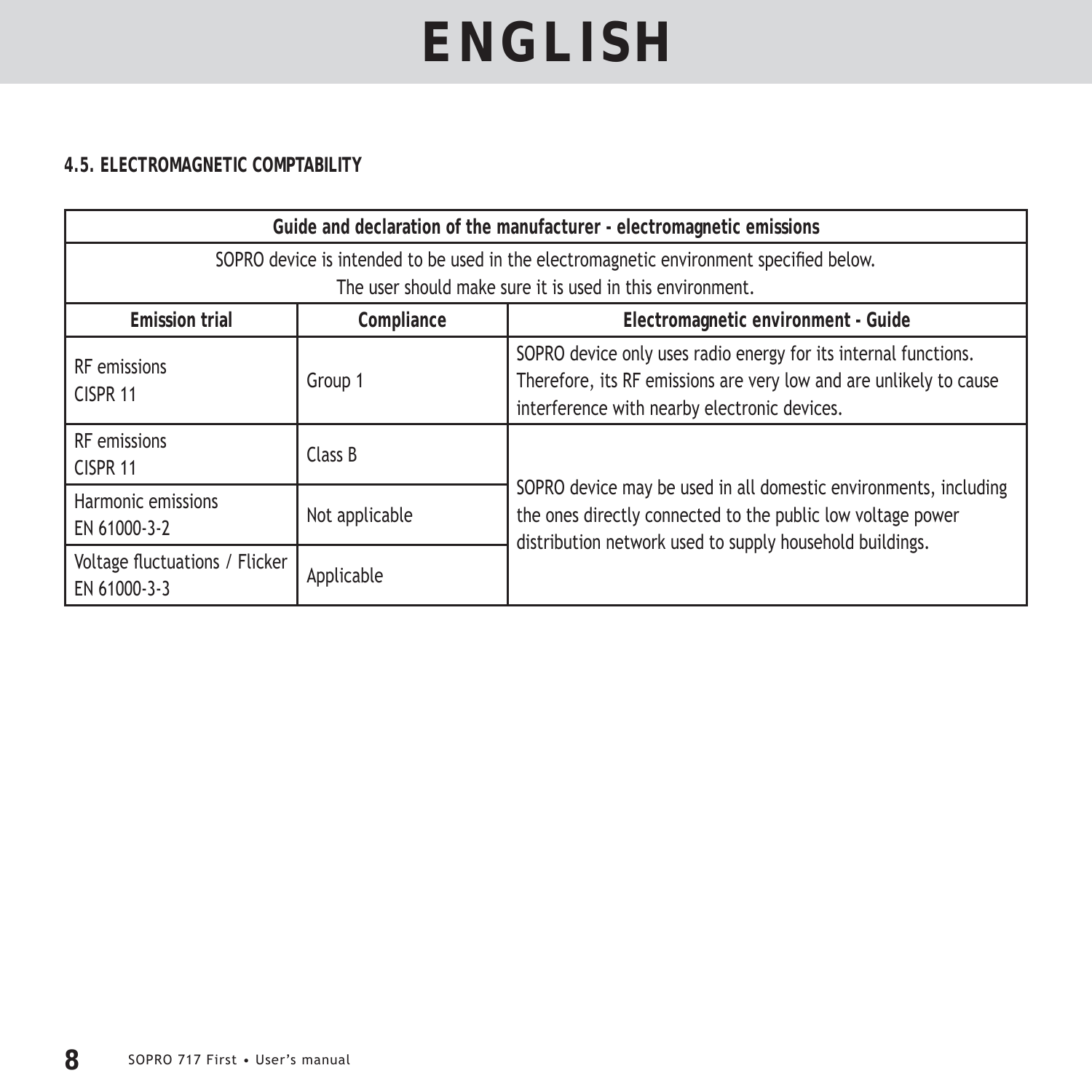| Guide and declaration of the manufacturer - electromagnetic immunity                                                                                 |                                                                                                            |                                                                  |                                                                                                                                                                                                                                                                                     |  |  |
|------------------------------------------------------------------------------------------------------------------------------------------------------|------------------------------------------------------------------------------------------------------------|------------------------------------------------------------------|-------------------------------------------------------------------------------------------------------------------------------------------------------------------------------------------------------------------------------------------------------------------------------------|--|--|
| SOPRO device is intended to be used in the electromagnetic environment specified below.<br>The user should make sure it is used in this environment. |                                                                                                            |                                                                  |                                                                                                                                                                                                                                                                                     |  |  |
|                                                                                                                                                      |                                                                                                            |                                                                  |                                                                                                                                                                                                                                                                                     |  |  |
| Immunity trial                                                                                                                                       | CEI 60601<br>Severity level                                                                                | Compliance<br>level                                              | Electromagnetic environment<br>Guide                                                                                                                                                                                                                                                |  |  |
| Electrostatic<br>discharges<br>EN 61000-4-2                                                                                                          | $± 6$ kV when in contact<br>$± 8$ kV in the air                                                            | $+6$ kV<br>$± 8$ kV                                              | The floor should be wooden, concrete or tile. If the<br>floor is covered with a synthetic material, the relative<br>humidity should be at least 30%.                                                                                                                                |  |  |
| Far transient bursts<br>EN 61000-4-4                                                                                                                 | ± 2 kV for the feed cables<br>± 1 kV for the input/out-<br>put cables                                      | $± 2$ kV<br>$± 1$ kV                                             | The main power supply quality should be one of a<br>traditional commercial or hospital environment.                                                                                                                                                                                 |  |  |
| Voltage shocks<br>EN 61000-4-5                                                                                                                       | Differential mode + 1 kV<br>Common mode $\pm$ 2 kV                                                         | $± 1$ kV<br>N.A.                                                 | The main power supply quality should be one of a<br>traditional commercial or hospital environment.                                                                                                                                                                                 |  |  |
| outages<br>Dips,<br>brief<br>voltage<br>and<br>power<br>variation<br>EN 61000-4-11                                                                   | $\cdot$ <5% Ut - for 10 ms<br>• 40% Ut - for 100 ms<br>• 70% Ut - for 500 ms<br>$\bullet$ <5% Ut - for 5 s | <5% Ut 10 ms<br><40% Ut 100 ms<br><70% Ut 500 ms<br>$5\%$ Ut 5 s | The main power supply quality should be one of a<br>traditional commercial or hospital environment.<br>If the user of SOPRO device requires it to continue<br>to operate during main power supply outages, it is<br>recommended SOPRO device is fed by an inverter or a<br>battery. |  |  |
| Magnetic field with the<br>network frequency<br>(50/60 Hz)                                                                                           | 3A/m                                                                                                       | 3A/m                                                             | The magnetic field with the network frequency should<br>be at a characteristic level of a location in a traditional<br>commercial or hospital environment.                                                                                                                          |  |  |
| Note: Ut is the power voltage nominal value applied during the trial.                                                                                |                                                                                                            |                                                                  |                                                                                                                                                                                                                                                                                     |  |  |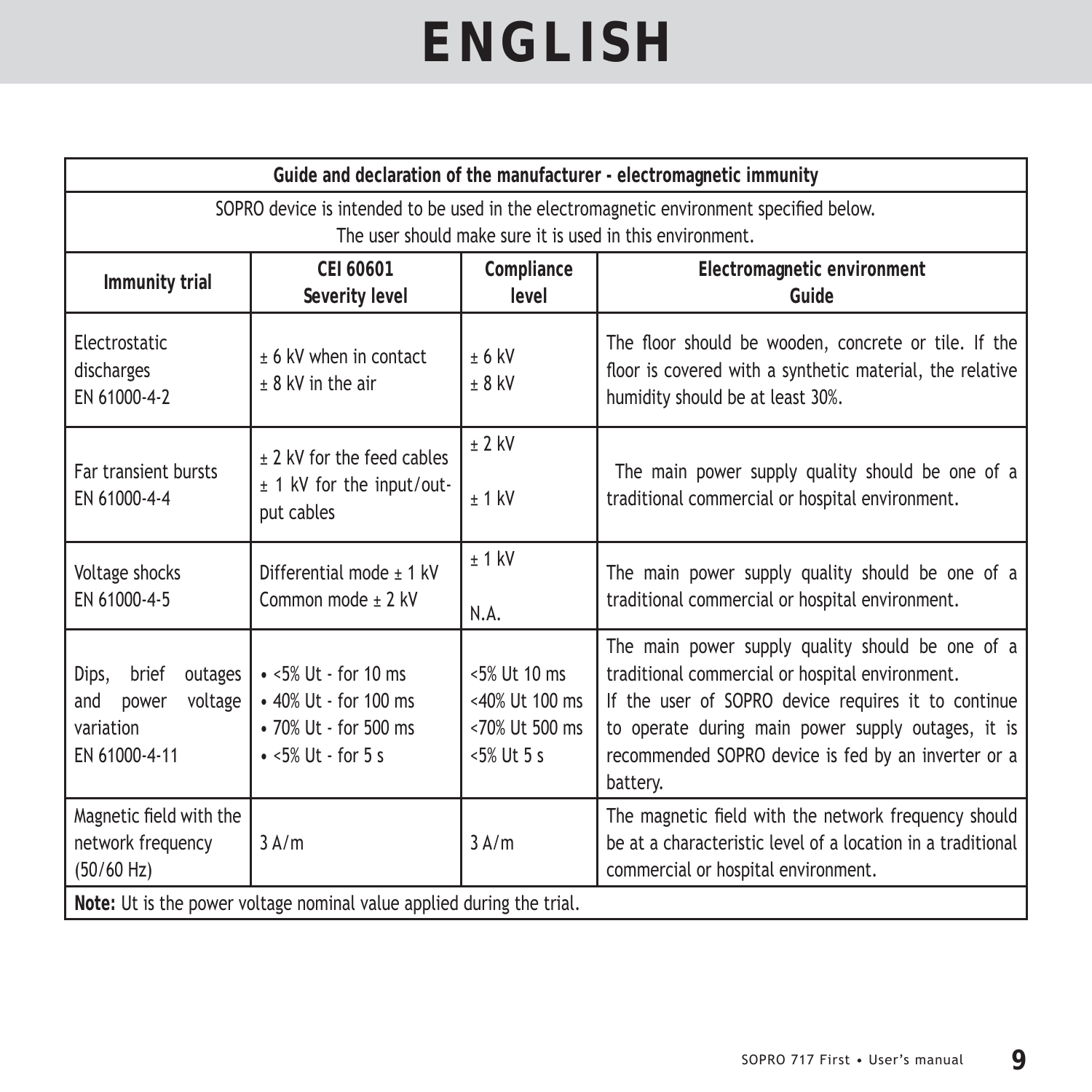|                                     | Guide and declaration of the manufacturer - electromagnetic immunity                    |            |                                                                                                                                                                                                                                                                                                                                                                                                                                                                                                                                              |  |  |  |
|-------------------------------------|-----------------------------------------------------------------------------------------|------------|----------------------------------------------------------------------------------------------------------------------------------------------------------------------------------------------------------------------------------------------------------------------------------------------------------------------------------------------------------------------------------------------------------------------------------------------------------------------------------------------------------------------------------------------|--|--|--|
|                                     | SOPRO device is intended to be used in the electromagnetic environment specified below. |            |                                                                                                                                                                                                                                                                                                                                                                                                                                                                                                                                              |  |  |  |
|                                     |                                                                                         |            | The user should make sure it is used in this environment.                                                                                                                                                                                                                                                                                                                                                                                                                                                                                    |  |  |  |
| Immunity trial                      | CEI 60601                                                                               | Compliance | Electromagnetic environment                                                                                                                                                                                                                                                                                                                                                                                                                                                                                                                  |  |  |  |
|                                     | Severity level                                                                          | level      | Guide                                                                                                                                                                                                                                                                                                                                                                                                                                                                                                                                        |  |  |  |
| <b>Conducted RF</b><br>EN 61000-4-6 | 3 Vrms<br>150 kHz to 80 MHz                                                             | 3V         | Portable and mobile RF communication devices should not<br>be used at a distance from SOPRO device including the<br>cables, lower than the recommended separation distance,<br>calculated with the applicable formulas depending on the<br>emitter frequency.<br>Recommended separation distance<br>$d = 1.16/P$                                                                                                                                                                                                                             |  |  |  |
|                                     |                                                                                         |            |                                                                                                                                                                                                                                                                                                                                                                                                                                                                                                                                              |  |  |  |
| Radiated RF<br>EN 61000-4-3         | 3 V/m<br>80 MHz to 2,5 GHz                                                              | 3V/m       | $d = 1.16$ /P 80 MHz to 800 MHz<br>$d = 2.33/P 800$ MHz to 2.5 GHz<br>where $P$ is the maximum rated output of the transmitter<br>in watts (W) by the transmitter manufacturer and d the<br>recommended separation distance in metres (m).<br>The field levels emitted by the fixed RF transmitters,<br>determined by an electromagnetic measurement of the<br>sitea, should be lower than the compliance level in each<br>frequency band b.<br>Interference may occur in the vicinity of the devices bearing<br>the following symbol: ((a)) |  |  |  |

**Note 1 :** At 80 MHz and 800 MHz, the higher frequency band applies.

Note 2 : These recommendations may not apply in every situation. Electromagnetic wave propagation is modified by the absorption and reflection due to the structures, objects and persons.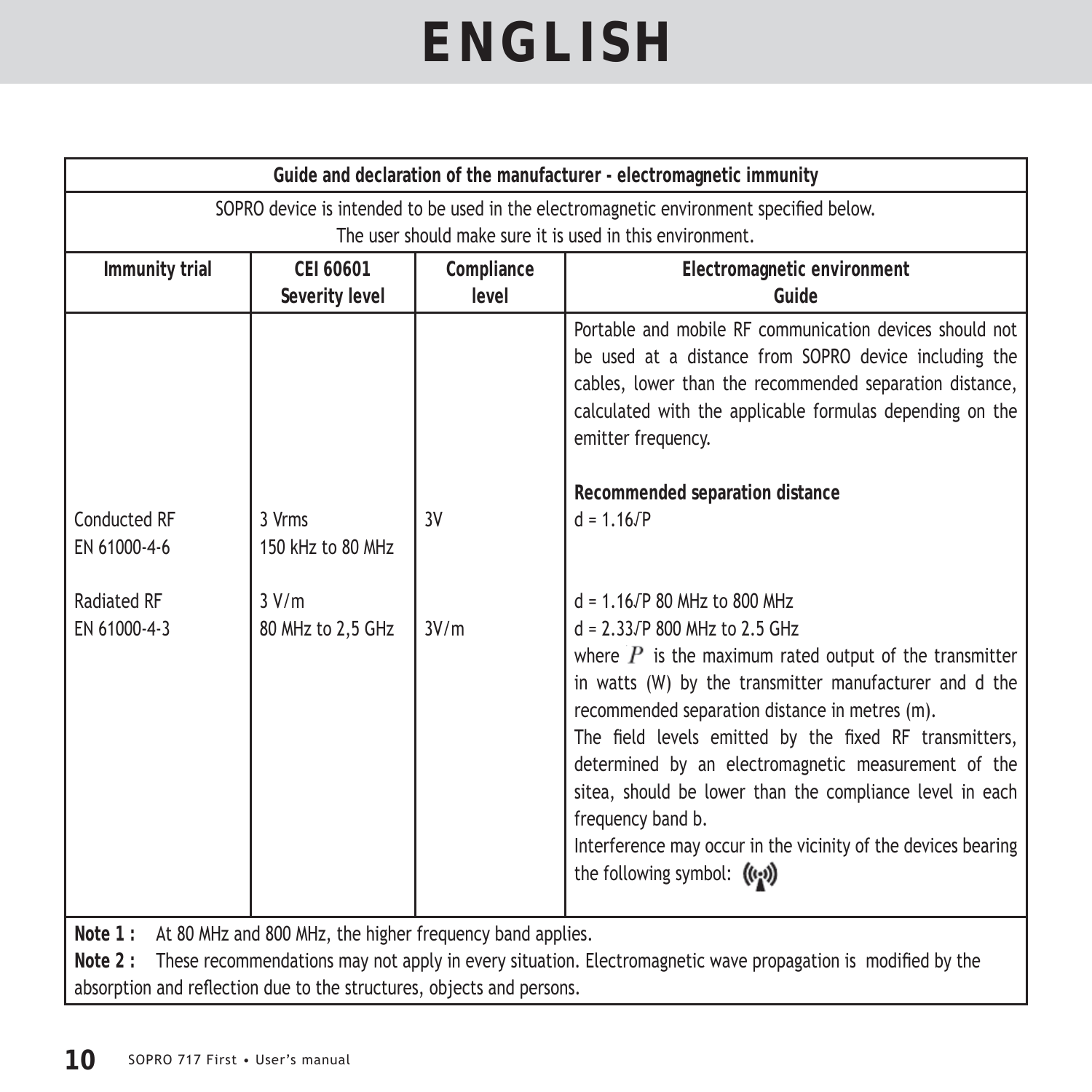a The fixed transmitter field levels, such as the base stations of the radio telephones (cellular/wireless) and the terrestrial mobile radios, domestic radio, AM, FM, and TV radio communication cannot be theoretically assessed precisely. To obtain the electromagnetic environment due to the fixed RF transmitters, a site measurement should be performed. If a field level measured in the use environment of SOPRO device exceeds the compliance levels above applicable, the good operation of SOPRO device should be checked. If abnormal operations are proved, some further measures should be taken, such as reorientation or relocation of the standard device.

b Above the 150 kHz to 80 MHz frequency band, the field level should be lower than 3 V/m.

| Recommended separation distances between the portable and mobile RF communication devices<br>and SOPRO device                                                                                                                                                                                                                                                                                                                                        |                                                                |                      |                    |  |  |  |
|------------------------------------------------------------------------------------------------------------------------------------------------------------------------------------------------------------------------------------------------------------------------------------------------------------------------------------------------------------------------------------------------------------------------------------------------------|----------------------------------------------------------------|----------------------|--------------------|--|--|--|
| SOPRO device is intended to be used in an electromagnetic environment in which the irradiated RF disturbances are checked. The<br>user of SOPRO device can help to avoid electromagnetic interference by maintaining a minimal distance between the portable and<br>mobile RF communication devices (transmitters) and the recommended SOPRO device such as recommended below, depending on<br>the maximum output power of the communication device. |                                                                |                      |                    |  |  |  |
| Rated maximal                                                                                                                                                                                                                                                                                                                                                                                                                                        | Separation distance depending on the transmitter frequency - m |                      |                    |  |  |  |
| output power of the                                                                                                                                                                                                                                                                                                                                                                                                                                  | 150 kHz to 80 MHz                                              | 80 MHz to 800 MHz    | 800 MHz to 2,5 GHz |  |  |  |
| transmitter<br>W                                                                                                                                                                                                                                                                                                                                                                                                                                     | $d = 1.6$ $\sqrt{P}$                                           | $d = 1.6$ $\sqrt{P}$ | $d = 2.33$ $IP$    |  |  |  |
| 0.001                                                                                                                                                                                                                                                                                                                                                                                                                                                | 0.116                                                          | 0.116                | 0.233              |  |  |  |
| 0.1                                                                                                                                                                                                                                                                                                                                                                                                                                                  | 0.366                                                          | 0.366                | 0.736              |  |  |  |
|                                                                                                                                                                                                                                                                                                                                                                                                                                                      | 0.16                                                           | 1.16                 | 2.33               |  |  |  |
| 10                                                                                                                                                                                                                                                                                                                                                                                                                                                   | 3.66                                                           | 3.66                 | 7.36               |  |  |  |
| 100                                                                                                                                                                                                                                                                                                                                                                                                                                                  | 11.6                                                           | 11.6                 | 23.3               |  |  |  |

For the transmitters whose maximal output is not listed above, the recommended separation distance d in metres (m) can be determined by using the equation applicable to the transmitter frequency, where P is the maximal output of the transmitter in watts (W) rated by the transmitter manufacturer.

**Note 1** : At 80 MHz and at 800 MHz, the separation distance given in the higher frequency band applies.

**Note 2** : These recommendations may not apply in every situation. The electromagnetic wave propagation is modified by absorption and reflection due to the structures, objects and persons.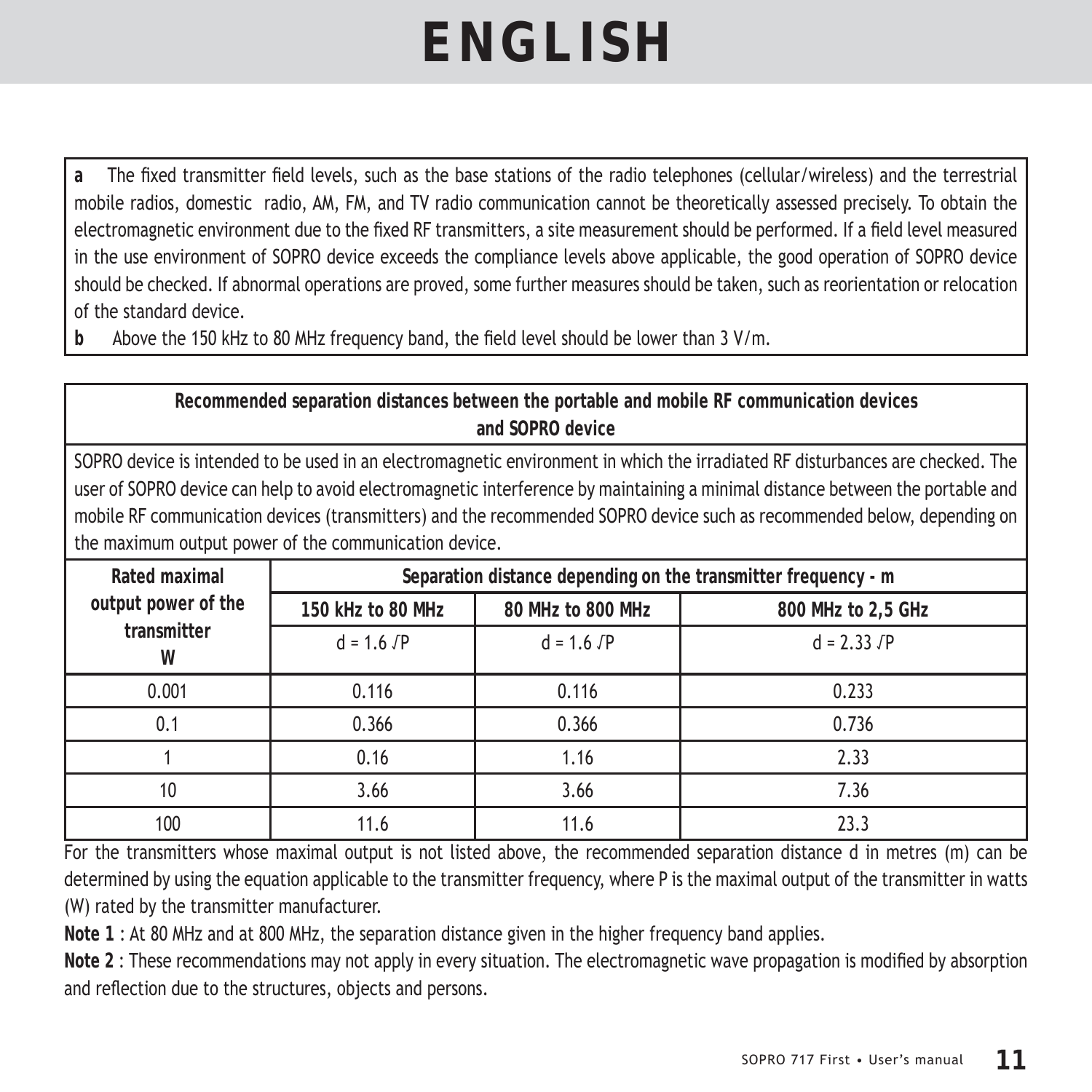

The device is intended to be used by a dental practitioner. Its installation does not require any special training. Consult the instructions in this manual.

**5.1. CONNECTING**

Fastening the handpiece holder:

- 1. Choose a plain area that can be easily accessible for use.
- 2. Use the wipe provided to clean the surface on which you are going to fasten the holder.

3. Remove the double-sided adhesive tape protection that is on the support, place it, and then press it into place several times. The maximum sticking performances are obtained after two hours,so avoid any stress on the holder during this two hour period.

#### **CAUTION** :

*This holder is equipped with magnets that can damage devices sensitive to magnetic fi elds. Make sure you do not install this holder near these devices (cathode ray tube video screen, magnetic videotapes, etc.)*

#### **5.2 FURTHER CONNECTION BOXES (optional)**

You can install a connection box near each dental chair (no limitation). You will just have to transport the handpiece from one chair to the other.

The handpiece holder is intended to maintain the connecting cable connector when the cable is not linked to the handpiece. When you disconnect the handpiece connecting cable to take it to another chair (or when you put the handpiece on its holder), the last stored image is displayed on the screen or the last four if you were in four-image mode, or the colour-bar pattern if no image was stored (except on Dock USB2 and Dock U\_USB2).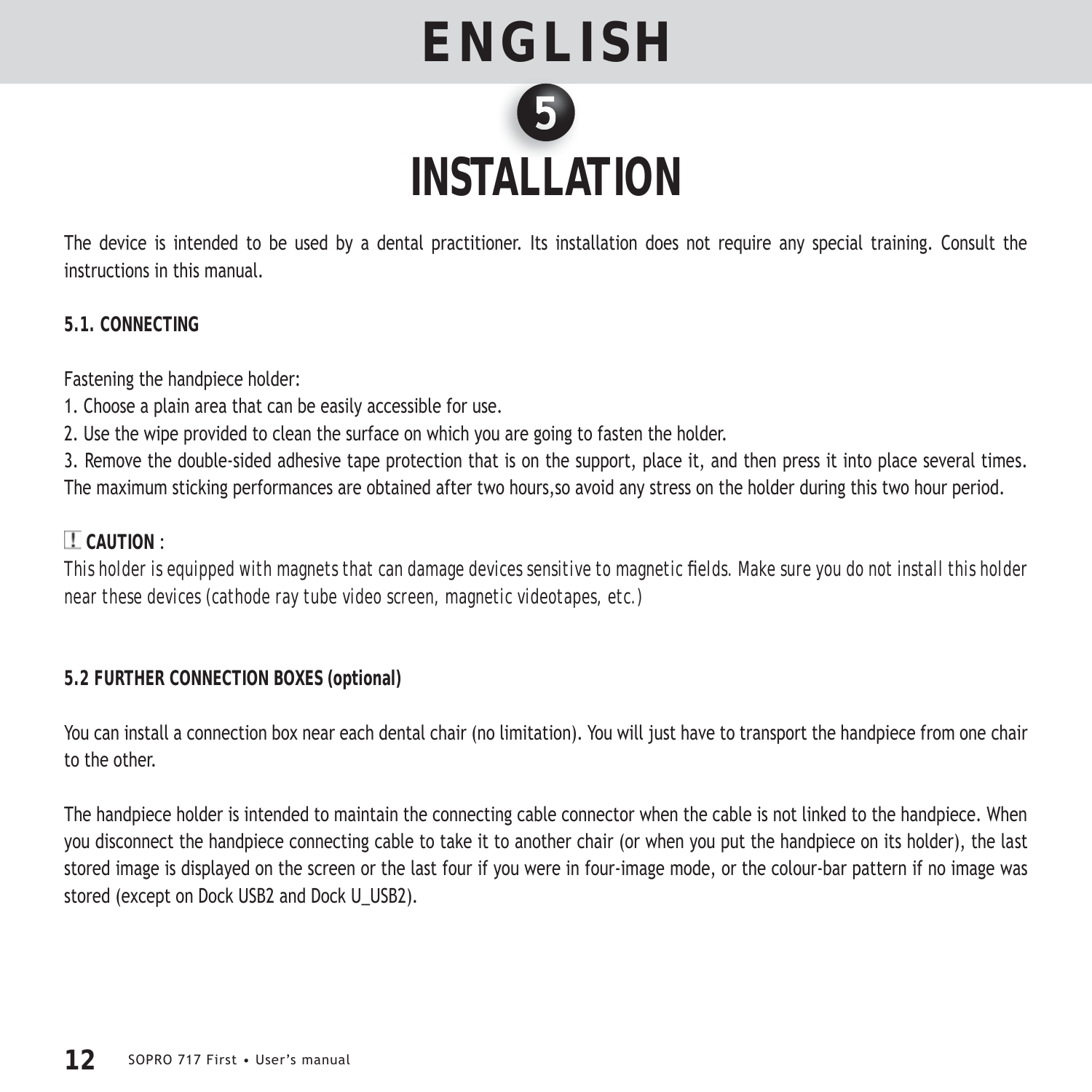#### **5.3. FOCUSING ADJUSTMENT**

On the handpiece, there is a rotating ring used to focus from "0" to infinite. To simplify handling, we have pre-set four positions corresponding to the main camera uses.

Extra-oral (Portrait).

- **Intra-Oral (1 to 5 teeth).**
- - $\bigcirc$  Macro (details that cannot be seen with naked eye).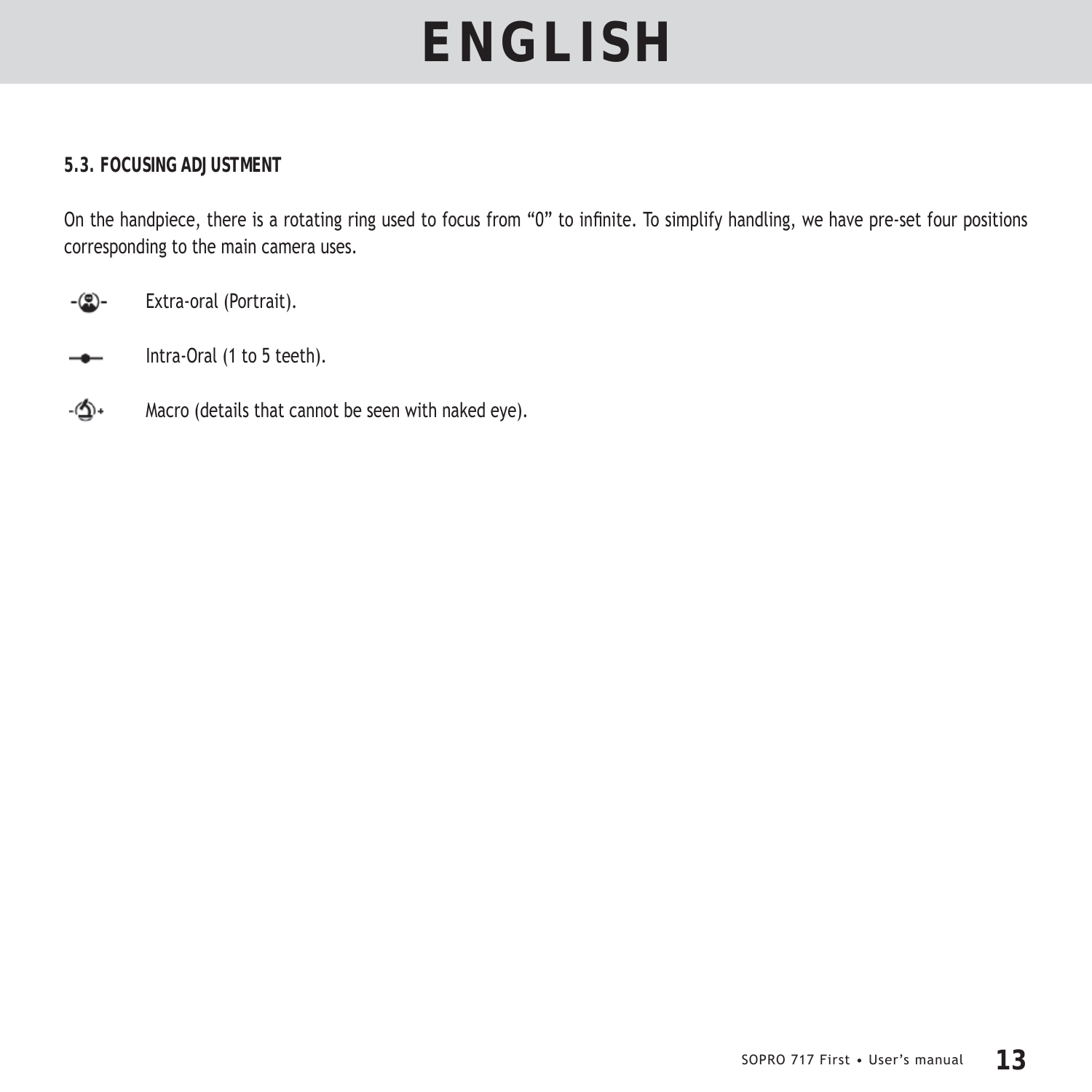

### **CONNECTING TO A VIDEO SCREEN TO A**

**6.1. CONNECTION OF DOCK M\_USB2 OR DOCK M\_VIDEO** 

- Connect the video cable (preferably Y/C "S-video") between the connection box and the monitor video input
- Connect the connecting cable between the connection box and the handpiece.

• If you prefer using a footswitch rather than SoproTouch to freeze the image, you just have to connect the footswitch (optional) to the connection box. With this configuration, SoproTouch  $\leq$  is inhibited.

- Connect the power supply to the outlet, and then to the connection box (the green indicator light should be on).
- Only use the power supply provided with the connection box.

#### **6.2. CONNECTION OF DOCK MU\_USB2 OR DOCK MU\_VIDEO**

- Please refer to DOCK MU\_USB2/DOCK MU\_VIDEO integration manual for its connections.
- Connect the connecting cable to the handpiece.
- Connect the video cable (preferably Y/C "S-video") between the connection box and the monitor video input.

#### **6.3. OPERATION OF SOPROTOUCH IMAGE FREEZE ON CAMERA**

- When powering on, the camera automatically selects the one-image mode.
- To switch to four-image mode, press SoproTouch some than three seconds (until a black flash appears on the screen or, if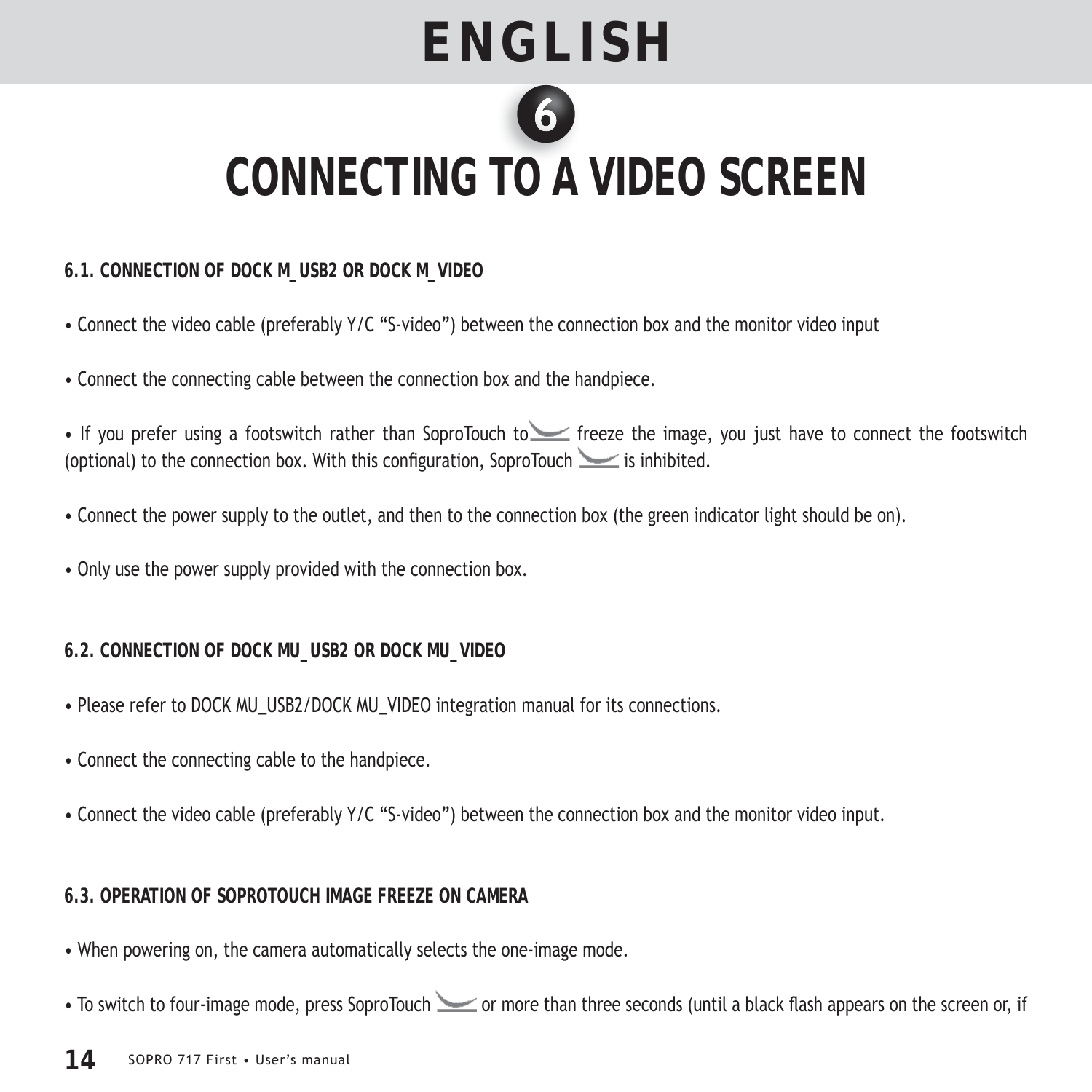you have chosen to use a footswitch, press it for more than three seconds).

• Perform the same procedure to switch back to one-image mode.

• In one-image mode, you just have to slightly touch SoproTouch  $\leq$  (or briefly press the footswitch once) as soon as the desired image appears on the monitor. The image is automatically stored in the camera and displayed on the screen. If you want to return to direct mode, you just have to slightly touch SoproTouch  $\leq$  once more (or press the footswitch).

• Another little gentle touch on SoproTouch  $\leq$  (or press on the footswitch) will freeze another image by deleting the previous one.

• In four-image mode, the image is stored in one of the quarters of the screen when you slightly touch SoproTouch  $\leq$  (or press the footswitch) and remains displayed on the screen. Another little slight touch on SoproTouch (or press of the footswitch) will return the image to direct mode. A third little slight touch (or press) will store a second image in another quarter of the screen and so on until obtaining the four images.

#### **NOTE :**

*The footswitch must be conformed IPX1 according to IEC 60529 standard (Article 15.4.7.3 of IEC 60601-1 ed3 standard).*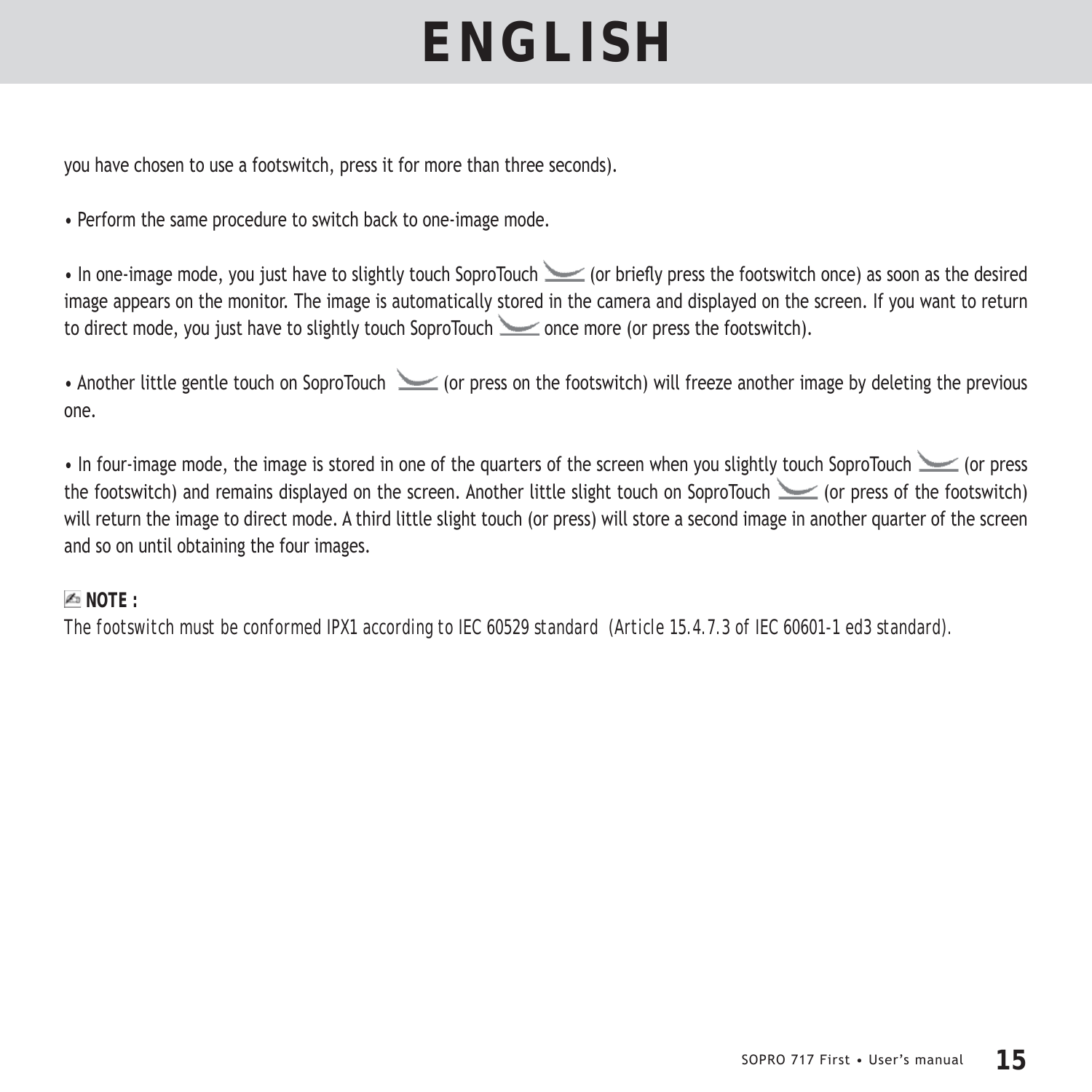

### $\blacksquare$  CONNECTING TO A COMPUTER

#### **7.1. REQUIRED CONFIGURATION FOR THE COMPUTER**

To use the SOPRO device, you must make sure the computer and its peripherals do not have any usage limitation that could concern personal safety. It should also meet the following requirements:

Windows<sup>®</sup> configuration:

|                    | <b>Minimal Configuration</b>                                           | Recommended Configuration                                                                        |  |
|--------------------|------------------------------------------------------------------------|--------------------------------------------------------------------------------------------------|--|
| Operating system   | Windows® XP Pro SP3                                                    | Windows® 7 Pro SP1                                                                               |  |
| Processor          | Intel® Pentium IV - 1,3 GHz                                            | Intel® Core 2                                                                                    |  |
| Memory             | 512 MB                                                                 | 2 GB or more                                                                                     |  |
| Hard disk          | 250 GB                                                                 | 320 GB or more                                                                                   |  |
| USB ports          | 2 USB2.0 Hi-Speed ports                                                | 4 USB2.0 Hi-Speed ports                                                                          |  |
| Video board        | Graphic board 32 MB of unshared video RAM<br>compatible with DirectX 9 | Chipset Nvidia or ATI / 512 MB RAM unshared<br>video RAM compatible with DirectX 9 or<br>higher. |  |
| <b>USB Chipset</b> | Intel or NEC® / RENESAS®                                               | Intel or NEC® / RENESAS®                                                                         |  |
| Screen resolution  | 1024 x 768                                                             | 1280 x 1024 or more                                                                              |  |

**MAC® confi guration:**

|                  | <b>Minimal Configuration</b>       | <b>Recommended Configuration</b> |  |
|------------------|------------------------------------|----------------------------------|--|
| Computer         | MAC® Book Pro 13.3" ou iMac® 21.5" | iMac $@$ 27"                     |  |
| Operating system | MAC® OS X 10.6 Snow Leopard        | MAC® OS X 10.7 Lion              |  |
| Processor        | Intel® Core 2                      | Intel® Core i7                   |  |
| Memory           | 2 GB                               | 4 GB                             |  |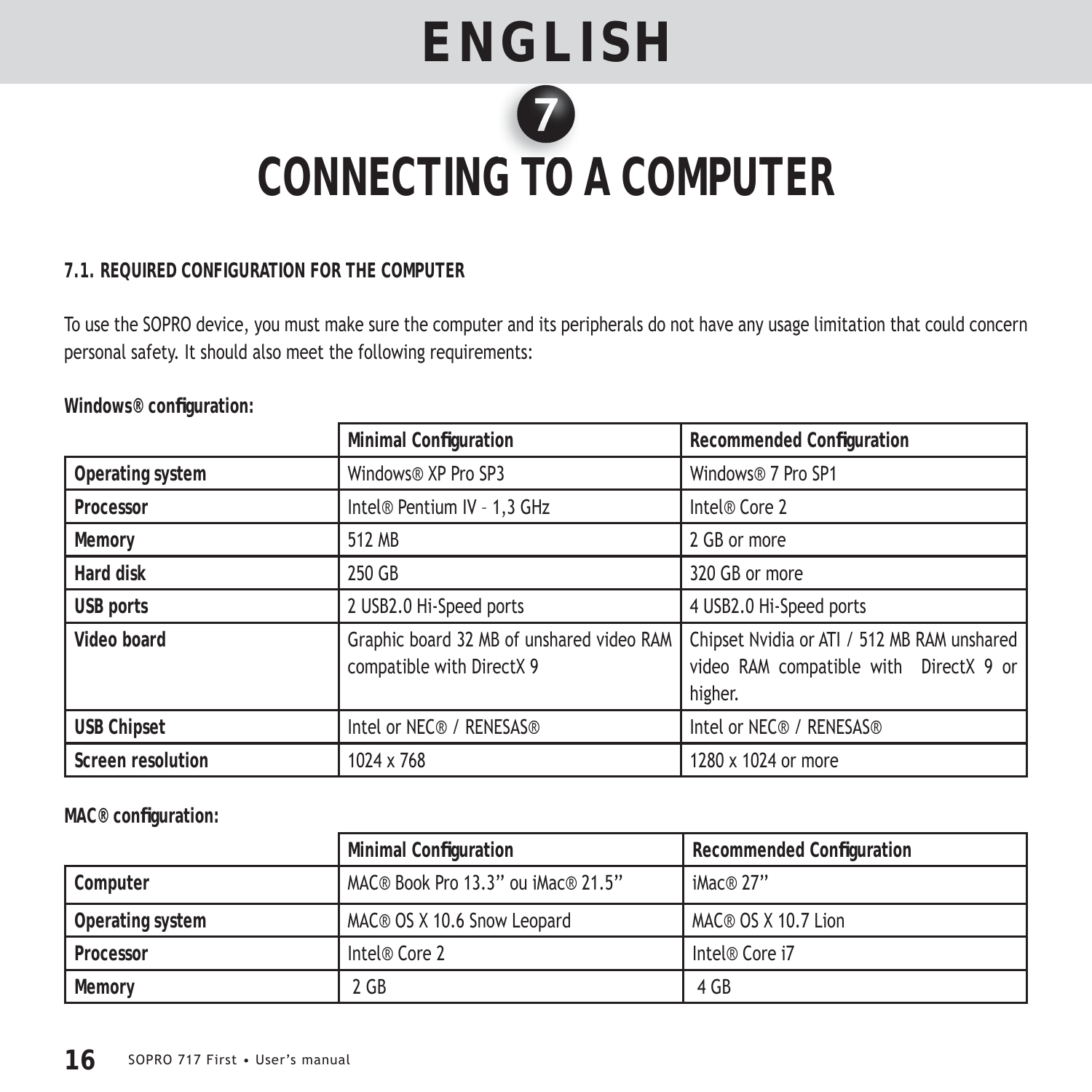#### **7.2. DOCK M\_USB2 CONNECTION**

- Connect the USB cable between the connection box and one of the computer USB ports.
- Connect the connecting cable between the connection box and the handpiece.
- If you prefer using a footswitch rather than SoproTouch to freeze the image, you just have to connect the footswitch (optional) to the connection box. With this configuration, SoproTouch is inhibited.
- Connect the power supply to the outlet, and then, to the connection box (the green indicator light should be on).

#### **7.3. DOCK MU\_USB2 OR DOCK U\_USB2 CONNECTION**

- Refer to DOCK MU\_USB2 / DOCK U\_USB2 integration manual.
- Connect the connecting cable to the handpiece.
- Connect the USB cable between the connection box and one of the computer USB ports.

#### **7.4. DOCK USB2 CONNECTION**

- Connect the USB cable to one of the computer USB ports.
- Connect the connecting cable to the handpiece.

#### **7.5 SOPRO IMAGING SOFTWARE INSTALLATION**

Refer to the Sopro Imaging owner's manual that is on the Sopro Imaging CD-ROM in the document directory.

#### **7.6. SOPRO IMAGING SOFTWARE CONFIGURATION WITH THE CAMERA**

Refer to the Sopro Imaging owner's manual that is on the Sopro Imaging CD-ROM in the document directory.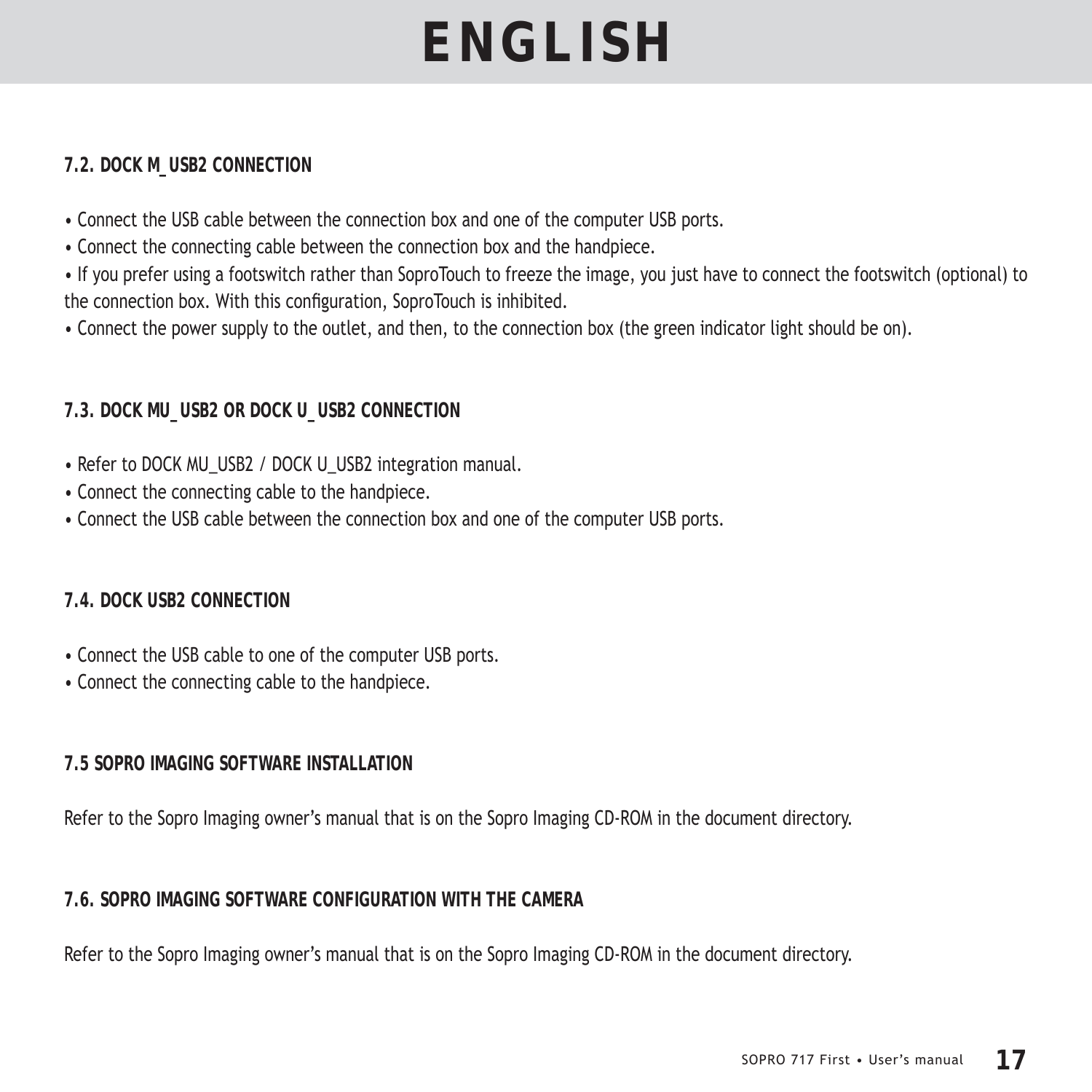

### **DESCRIPTION OF THE CONNECTION BOXES C**

#### **CAUTION**:

*Devices that connect to the inputs / outputs must be conformed to IEC 60950-1 standard.*

#### **8.1. DOCK M\_USB2 AND DOCK M\_VIDEO POWER SUPPLY**

SOPRO device power supply is connected to the power outlet. The other end of the cord is connected to the connection box where the symbol  $6 \text{ V}$   $\equiv$   $\equiv$  is located (PHIHONG, PSA 10R-060 Model or FRIWO, MPP15 FW 7555M/06 model). The power supply automatically adapts to the electric networks 115 V $\sim$  - 230 V $\sim$ ; 60 Hz - 50 Hz; 0.5 A. SOPRO device voltage is powered by  $6V = -$  of a continuous low voltage type.

#### **8.2. DOCK MU\_USB2 / DOCK MU\_VIDEO POWER SUPPLY**

The electrical connection of this connection box should be performed by the installer. SOPRO device power supply is performed through the connection box that should be connected 24 V~; 50 Hz - 60 Hz; 10 VA.

#### **8.3. DOCK U\_USB2 POWER SUPPLY**

The electrical connection of this connection box should be performed by the installer. SOPRO device power supply is performed through the connection box that should be connected 24 V~; 50 Hz - 60 Hz; 15 VA.

#### **8.4. DOCK USB2 POWER SUPPLY**

The dental camera electrical supply is directly performed through the computer USB port. The voltage powering the camera is of continuous 5 V low voltage type  $\equiv$   $\equiv$  (0.5 A).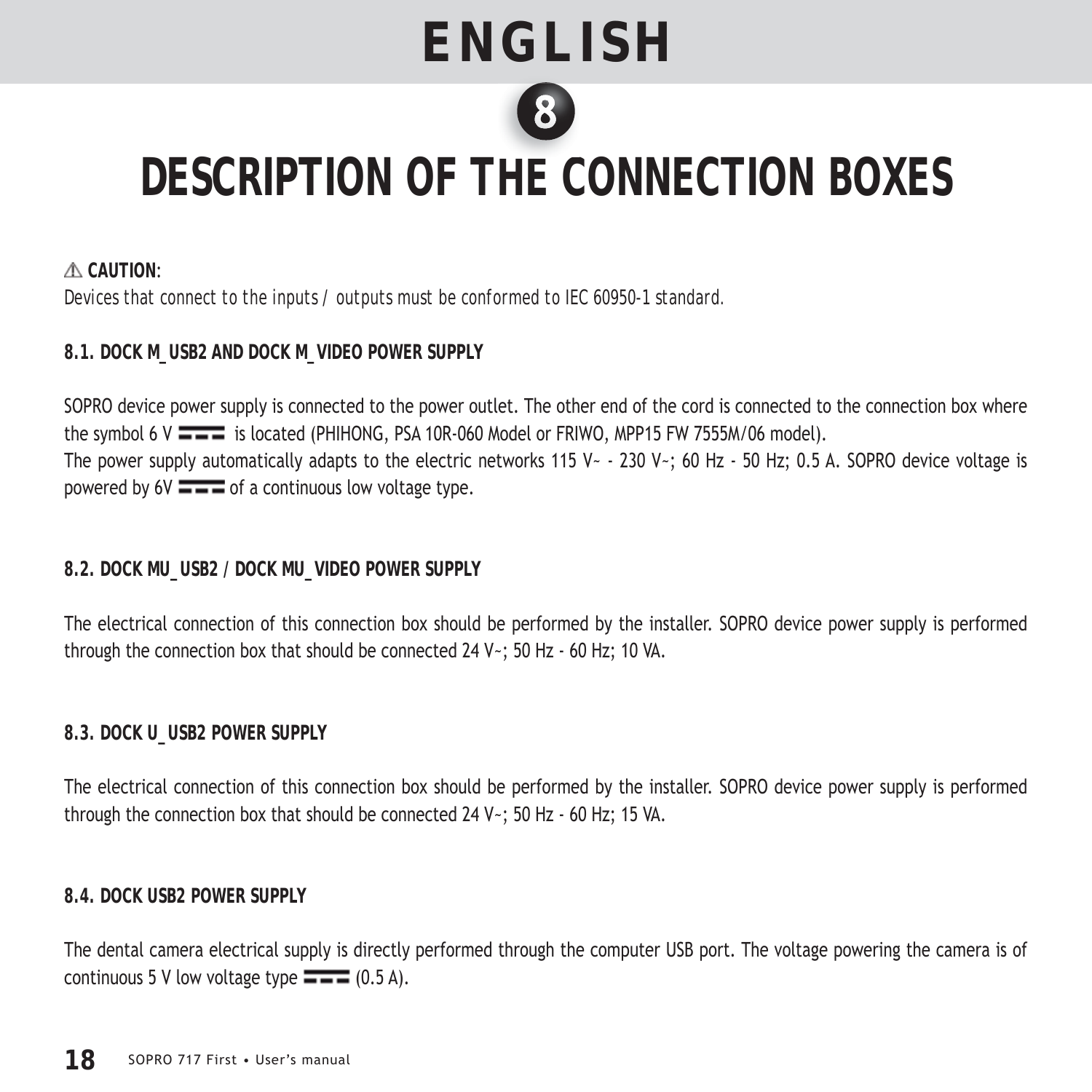#### **8.5. VIDEO AND USB OUTPUTS**

These connection boxes has two independent video outputs\* - a composite one and a Y/C "S-Video" one. One of these two outputs should be connected to the monitor video input (preferably Y/C "S-Video"). This connection box has a digital USB 2.0 output that can be connected to a computer USB2 port. \*Except on Dock USB2 and DOCK U\_USB2.

#### **8.6.FOOTSWITCH**

The footswitch should be connected\* here if you have selected it to freeze the image. (\*Except on DOCK USB2)

#### **8.7. IDENTIFICATION**

The indications born on the boxes identify the SOPRO device according to the international standards IEC 60601-1, IEC 60601-2-18 and IEC 60417.



Class II power supply not grounded. The plug of the power supply is used as the disconnecting device on the network. Only for M\_USB2 and M\_VIDEO docking stations.

 $\circledS$ Dental barriers for single use.



- 
- ← Handpiece connection.



**EXECUTE:** Continuous voltage.

USB<sup>es</sup> USB2 output.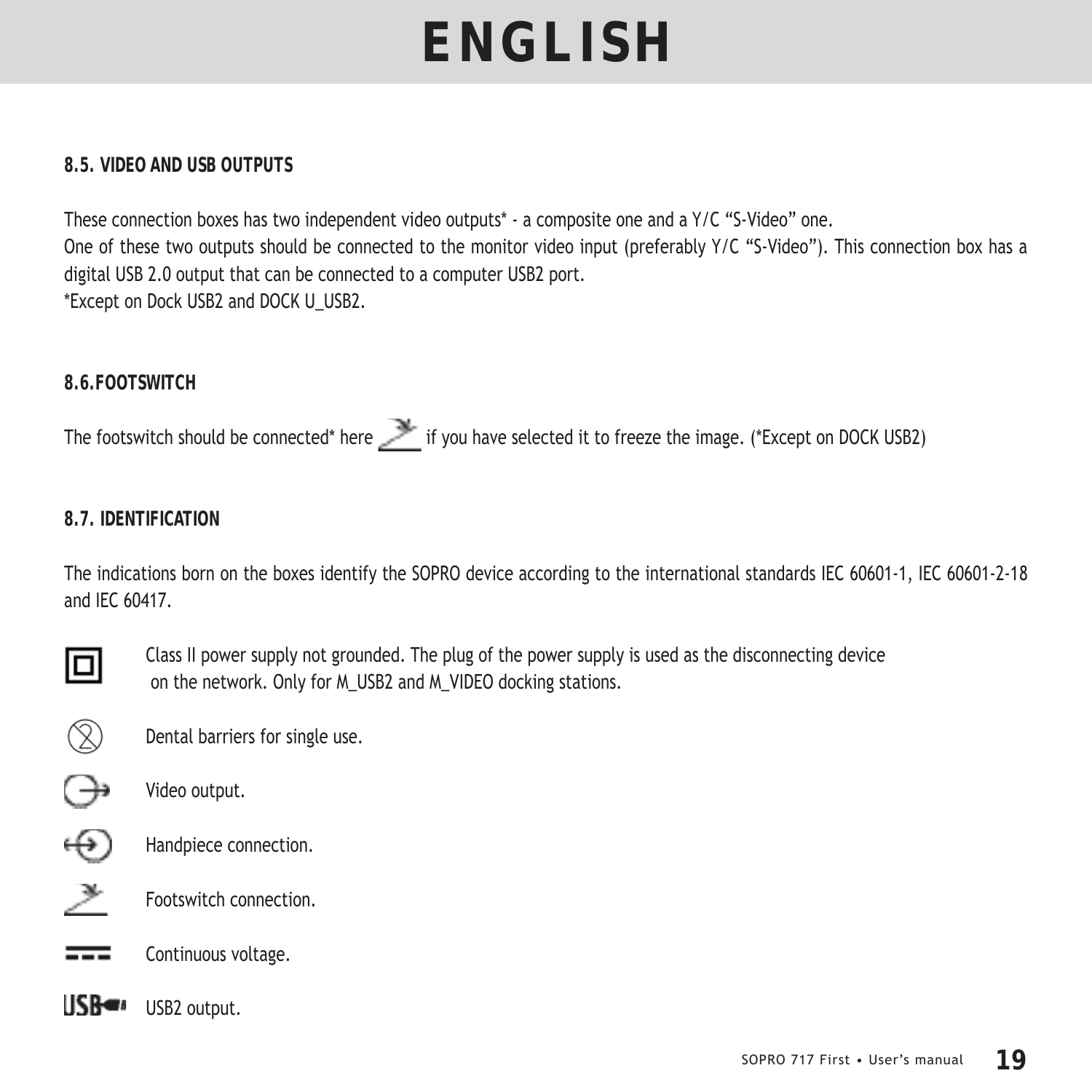|              | "BF type camera".                                                                                                                                             |
|--------------|---------------------------------------------------------------------------------------------------------------------------------------------------------------|
|              | Follow instructions for use.                                                                                                                                  |
|              | Disposal of electric and electronic equipment marketed after 13/August/2005. This symbol indicates that the product<br>cannot be treated with domestic waste. |
| M            | For medical devices, this symbol is associated to the manufacturing year<br>(expressed with four digits).                                                     |
| $\mathbf{M}$ | For medical devices, this symbol is associated to the manufacturer name and address.                                                                          |
| C€<br>0459   | Product compliance according to the European directive 93/42/EEC relative to medical devices.                                                                 |
|              | Grounding (for MU USB2 and MU VIDEO docking stations).                                                                                                        |
|              |                                                                                                                                                               |

The devices that connect to video or USB outputs should comply with IEC 60950 standard.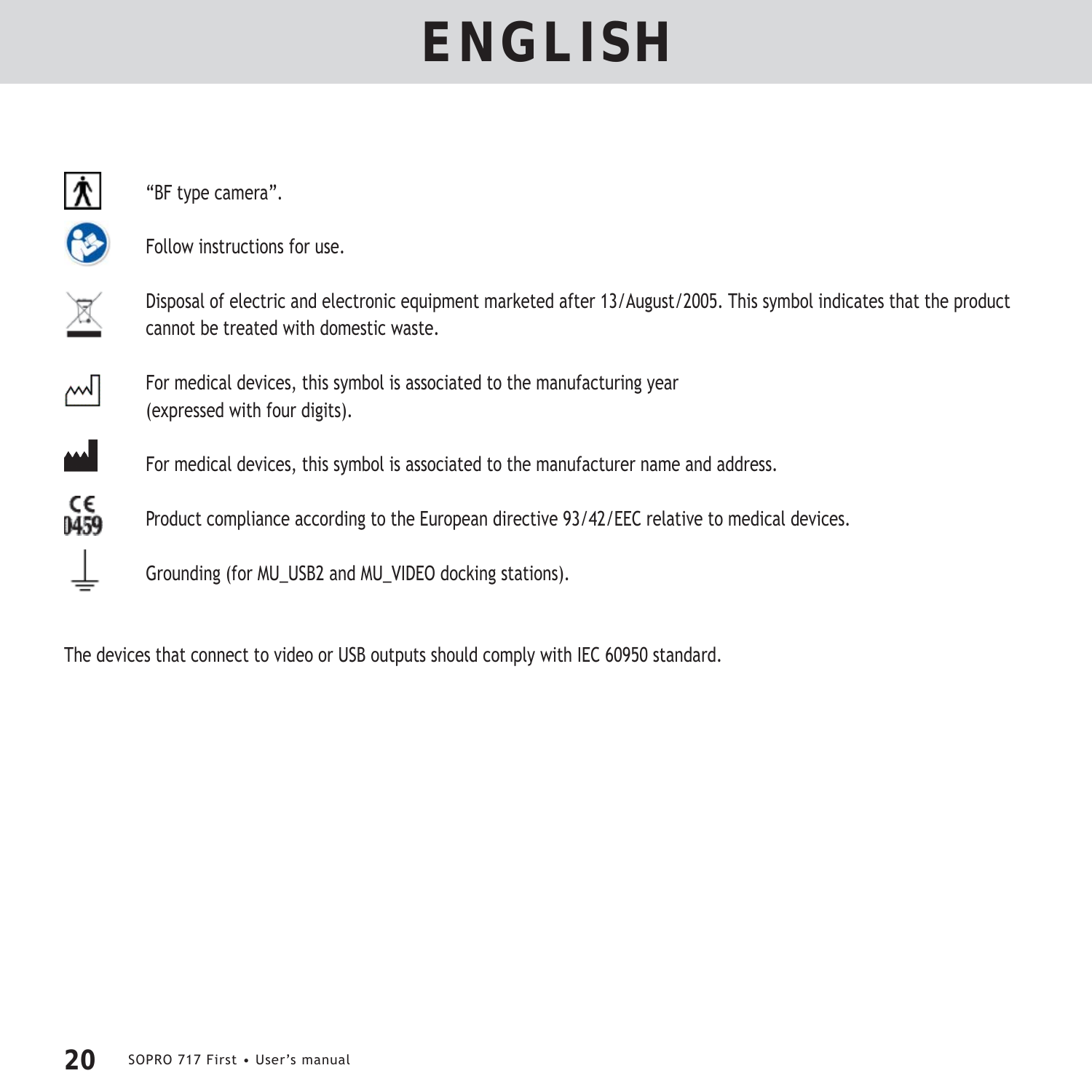

The camera does not need any maintenance if it is used according to the manufacturer's use and cleaning instructions. Before first using it, it is imperative to follow the complete disinfecting procedure.

Any camera returned from servicing or maintenance should be completely disinfected before being used.

#### **WARNING**:

*Do not use products containing:*

- *Ammoniac, trichloroethylene*
- *Dichloroethylene*
- *Ammonium hydrochlorid*
- *Chlorinated and aromatic hydrocarbon*
- *Ethylene dichloride*
- *Methylene chloride*
- *Ketones*

*Use of these chemicals subject plastic parts to risk of deterioration.*

 **WARNING**: *Do not directly spray disinfecting products on SOPRO products.*

#### **WARNING**:

*Infection control procedures must be observed when using accessories such as SOPROTIPS and dental barriers in order to prevent cross contamination risk from one patient to another.*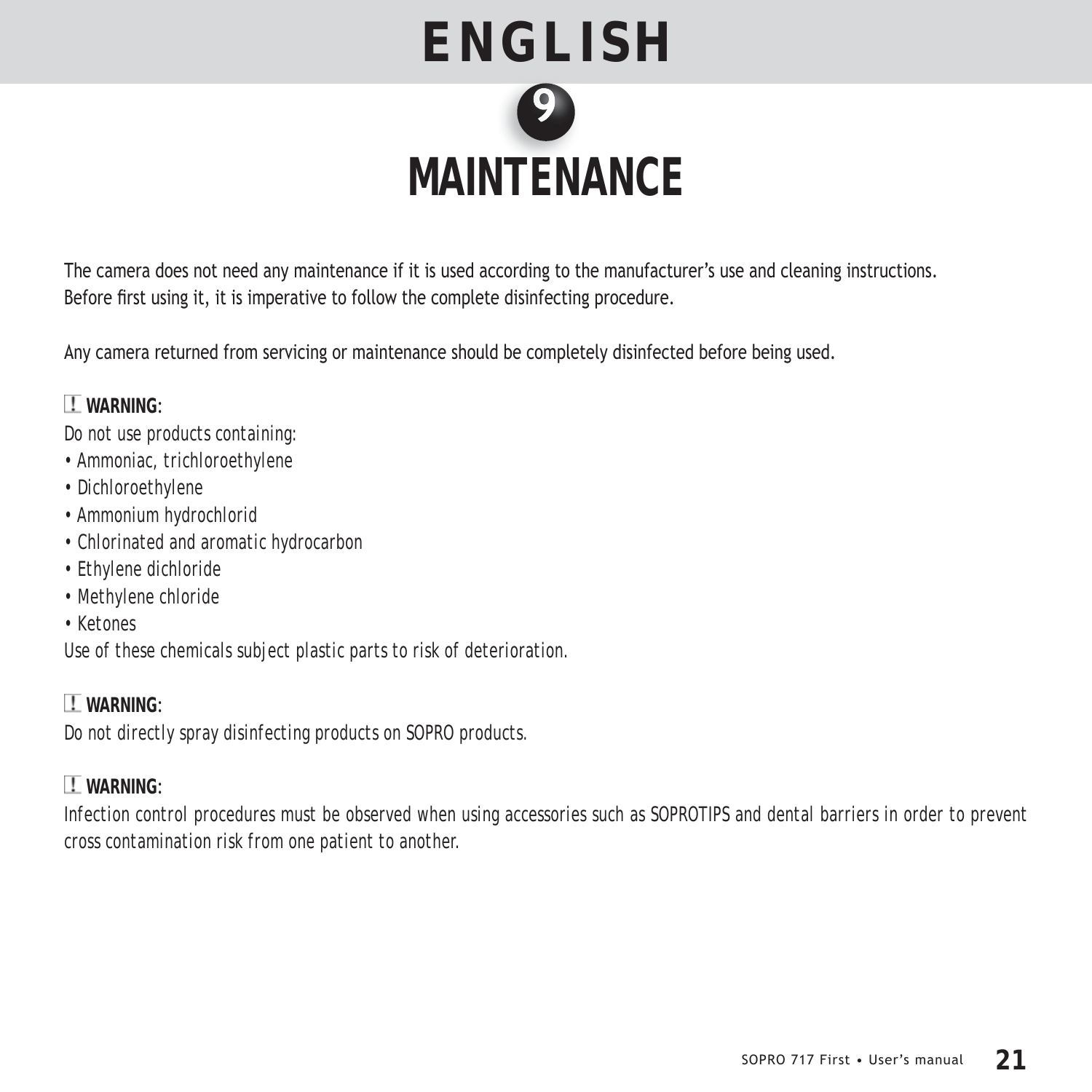#### **9.1. HANDPIECE OR CONNECTION BOX MAINTENANCE**

#### **NOTE:**

*In case of contact with blood or excessive soiling, it is strongly recommended to follow a disinfecting process. First of all, clean the handpiece with disinfecting wipes, then wrap the handpiece in several disinfecting wipes and leave for 15 minutes.* 

|                    |                                                                                                   |  | USE INSTRUCTIONS AND PRECAUTIONS                                                                                                                                                             |                                     |                                                                              |
|--------------------|---------------------------------------------------------------------------------------------------|--|----------------------------------------------------------------------------------------------------------------------------------------------------------------------------------------------|-------------------------------------|------------------------------------------------------------------------------|
| <b>DESCRIPTION</b> | <b>RECOMMENDATIONS</b>                                                                            |  |                                                                                                                                                                                              |                                     | х                                                                            |
| Disinfecting       | Surface cleaning and disinfecting<br>wipes e.g. Septol <sup>™</sup> Wipes from<br>Pierre Rolland. |  | Take the wipe, remove excess<br>moisture, and then wipe<br>the equipment until visible<br>cleanliness is obtained.<br>Allow to dry in the open air.<br>Carefully close the packaging<br>box. | ×<br>×<br>$\boldsymbol{\mathsf{x}}$ | Do not scrub<br>Do not rinse.<br>Do not immerse in a<br>disinfecting liquid. |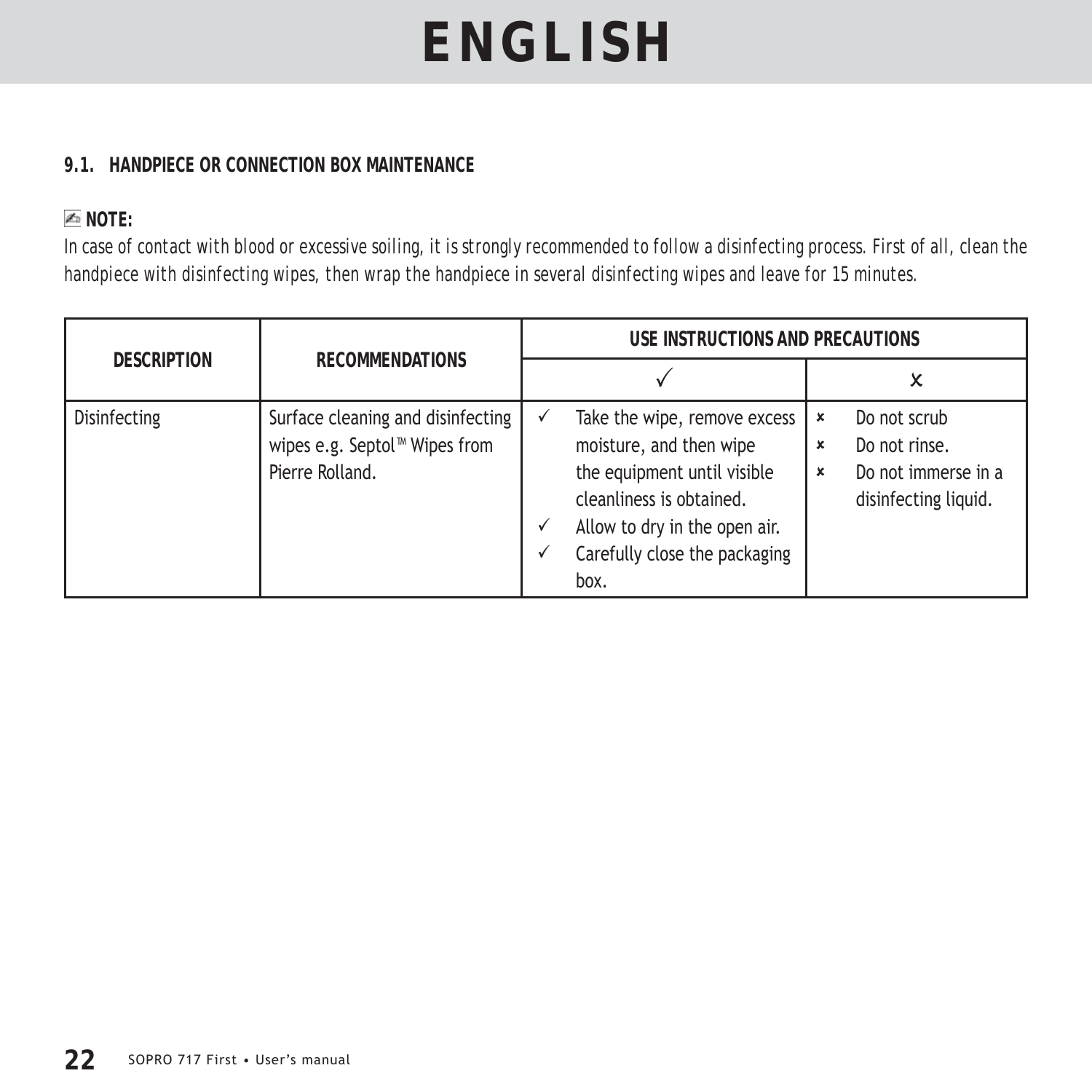

**10.1. WARRANTIES**

SOPRO ensures its products to be free from material and manufacturing defects for a period of one (1) year from the date of purchase. This warranty does not apply to misused, modified, untended, or accidentally damaged products, or products subject to abnormal use and handling conditions. The distributors, othVer than ACTEON Group's subsidiaries, are not authorized to apply an extended warranty period on behalf of SOPRO.

The entire liability of SOPRO is limited to its convenience when replacing or repairing, free of charge the defective product, if it has been sent to SOPRO After-Sales Service. This applies for the warranty period.

Outside of France, access to the warranty is only possible if the product was bought at a point of sale by an authorized SOPRO dealer in the country where it will be used.

**THIS WARRANTY APPLIES ONLY TO THIS UNIQUE REMEDY. IT REPLACES ANY OTHER WARRANTY, FOR EXAMPLE, A WARRANTY OF ADEQUACY TO A PARTICULAR AIM, SHOULD IT BE EXPLICIT OR IMPLICIT. SOPRO SHALL NOT BE LIABLE FOR ANY PARTICULAR DAMAGE, INDIRECT, ACCIDENTAL OR CONSEQUENTIAL NOR FOR ANY DETERIORATION OR DATA LOSS, ON A CONTRACTUAL, NON-CONTRACTUAL OR OTHER BASIS.** 

The liability exclusion or limitation for direct or indirect damages does not apply under the regulatory or legal rules in force in some countries and the present exclusion may not apply to a purchaser in those countries.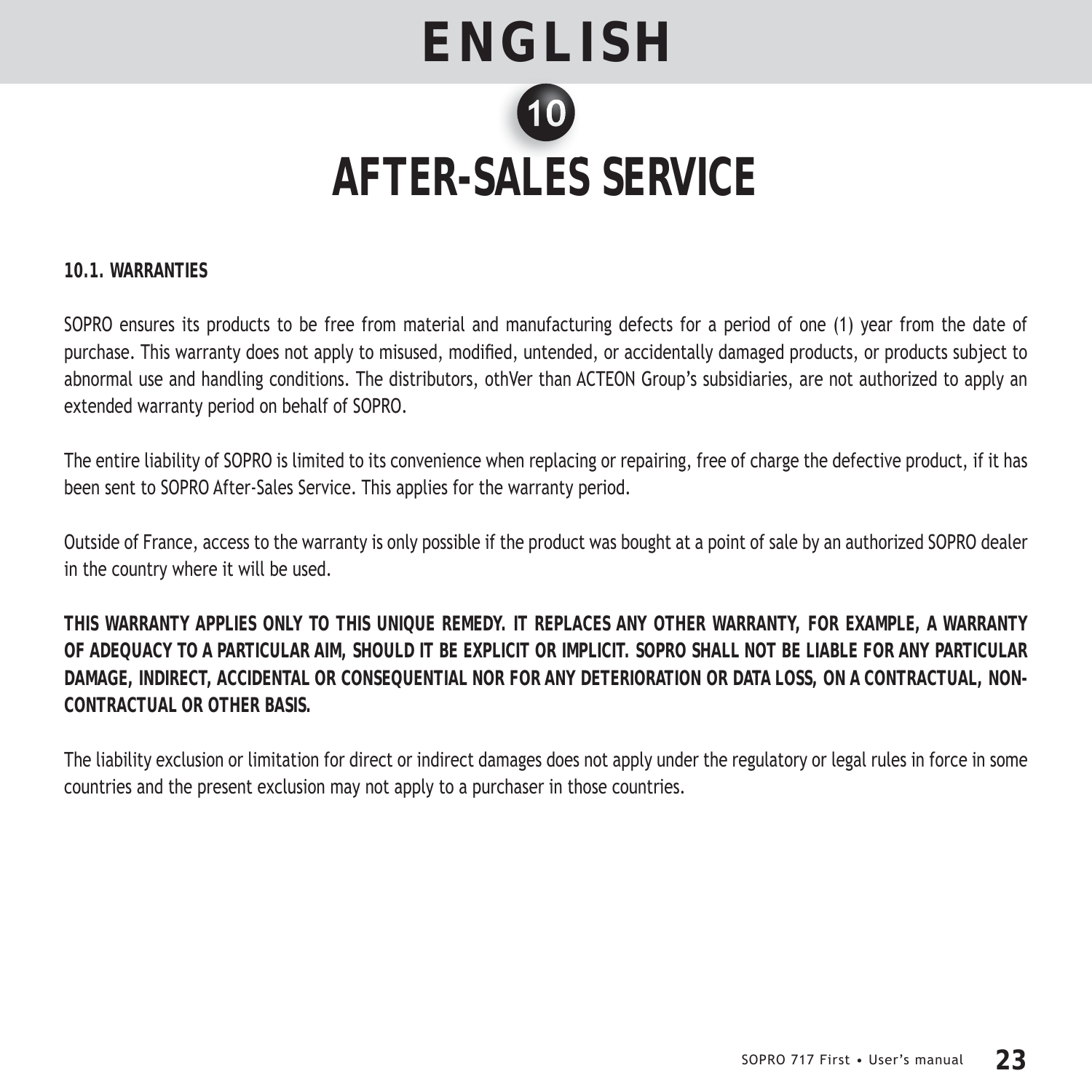#### **10.2. IN CASE OF FAILURE**

| <b>PROBLEMS</b>                                                               | <b>CAUSES</b>                                              | <b>SOLUTIONS</b>                                                                                                                                                                                                                                                                                            |  |  |  |  |
|-------------------------------------------------------------------------------|------------------------------------------------------------|-------------------------------------------------------------------------------------------------------------------------------------------------------------------------------------------------------------------------------------------------------------------------------------------------------------|--|--|--|--|
| With a video monitor                                                          |                                                            |                                                                                                                                                                                                                                                                                                             |  |  |  |  |
| No image displays on the screen<br>and camera LEDs are not on.                | • Defective power supply.<br>• connection problem.         | 1. Check the power supply is correctly connected to<br>the network and to the connection box.<br>2. Check the connecting cable is correctly connected to<br>the handpiece and to the connection box.                                                                                                        |  |  |  |  |
| The camera switches on but no<br>image displays on the screen.                | • Defective monitor power supply.<br>• Connection problem. | 1. Check the video cable is correctly connected to the<br>monitor and to the connection box.<br>2. Check the monitor is switched on.                                                                                                                                                                        |  |  |  |  |
| An image displays on the screen,<br>but the quality is not satisfac-<br>tory. | Monitor configuration.                                     | Check the video monitor configuration is correctly set<br>up (brightness, contrast, saturation, etc.)                                                                                                                                                                                                       |  |  |  |  |
| An image displays, but it is not<br>really clear (blurry)                     | • Rotating ring.<br>• Hygienic protector.                  | 1. Check the rotating ring is correctly positioned (Extra<br>oral, Intra oral, macro).<br>2. Check the hygienic protector is correctly positioned<br>on the camera head.                                                                                                                                    |  |  |  |  |
| With a computer                                                               |                                                            |                                                                                                                                                                                                                                                                                                             |  |  |  |  |
| No image displays on the screen<br>and the camera LEDs are not on.            | • Defective power supply.<br>• connection problem.         | 1. Check the power supply is correctly connected to the<br>network and to the connection box.<br>2. Check the connecting cable is correctly connected to<br>the handpiece and to the connection box.                                                                                                        |  |  |  |  |
| The camera switches on but no<br>image displays on the screen.                | •Configuration<br>•Driver<br>• Connection problem.         | 1. Check the camera is correctly set up in Sopro Imaging<br>(please, refer to Sopro Imaging user's manual).<br>2. Check the camera is correctly detected in the device<br>driver (correct installation of its driver).<br>3. Check the USB cable coming from the DOCK is<br>correctly connected to the HUB. |  |  |  |  |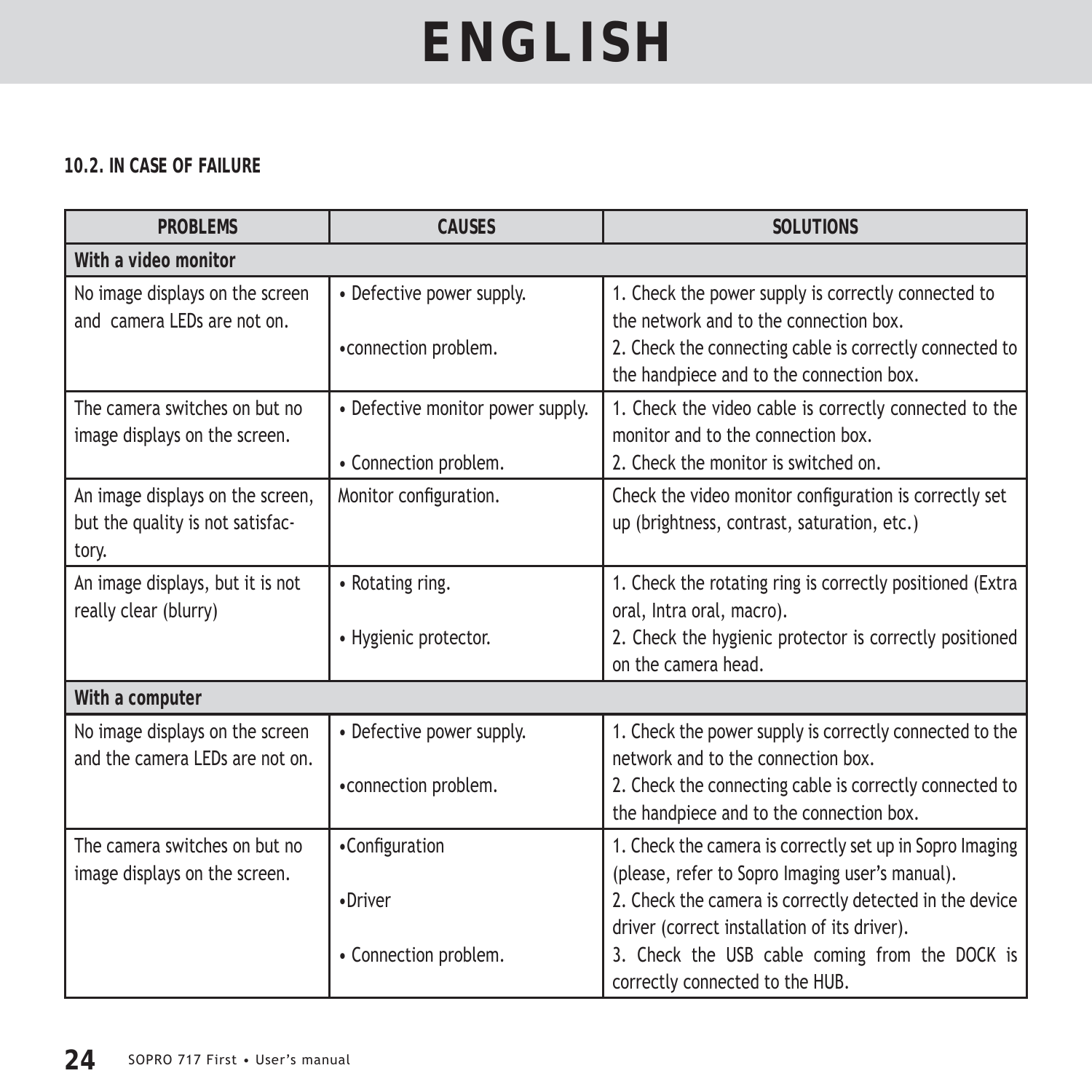| An image displays on the<br>screen, but the quality is not<br>satisfactory. | Camera driver configuration             | Check the camera configuration in the Sopro Imaging<br>software (brightness, contrast, saturation, etc.).<br>Please refer to Sopro Imaging user's manual.                |
|-----------------------------------------------------------------------------|-----------------------------------------|--------------------------------------------------------------------------------------------------------------------------------------------------------------------------|
| An image displays, but it is not<br>really clear (blurry)                   | Rotating ring.<br>• Hygienic protector. | 1. Check the rotating ring is correctly positioned<br>(Extra oral, Intra oral, macro).<br>2. Check the hygienic protector is correctly positioned<br>on the camera head. |

The camera should be sent to us in its totality (connection box, handpiece, cables). Please enclose your packing list with a brief explanatory note relative to the noticed defect.

If some parts constituting the camera happen to break, it is imperative to send in everything so that the defective parts can be replaced.

When your material is returned to you, you should check its condition and note any discrepancies on the delivery slip, if necessary. You will then have 48 hours to confirm by registered letter sent to the carrier. After 48 hours, the carrier will be able to deny these discrepancies.

If any material we sent was damaged during transportation, the repair charges will be billed either to the carrier (if the discrepancies were made within the period) or to the recipient. Check as soon as possible that all material is correctly working.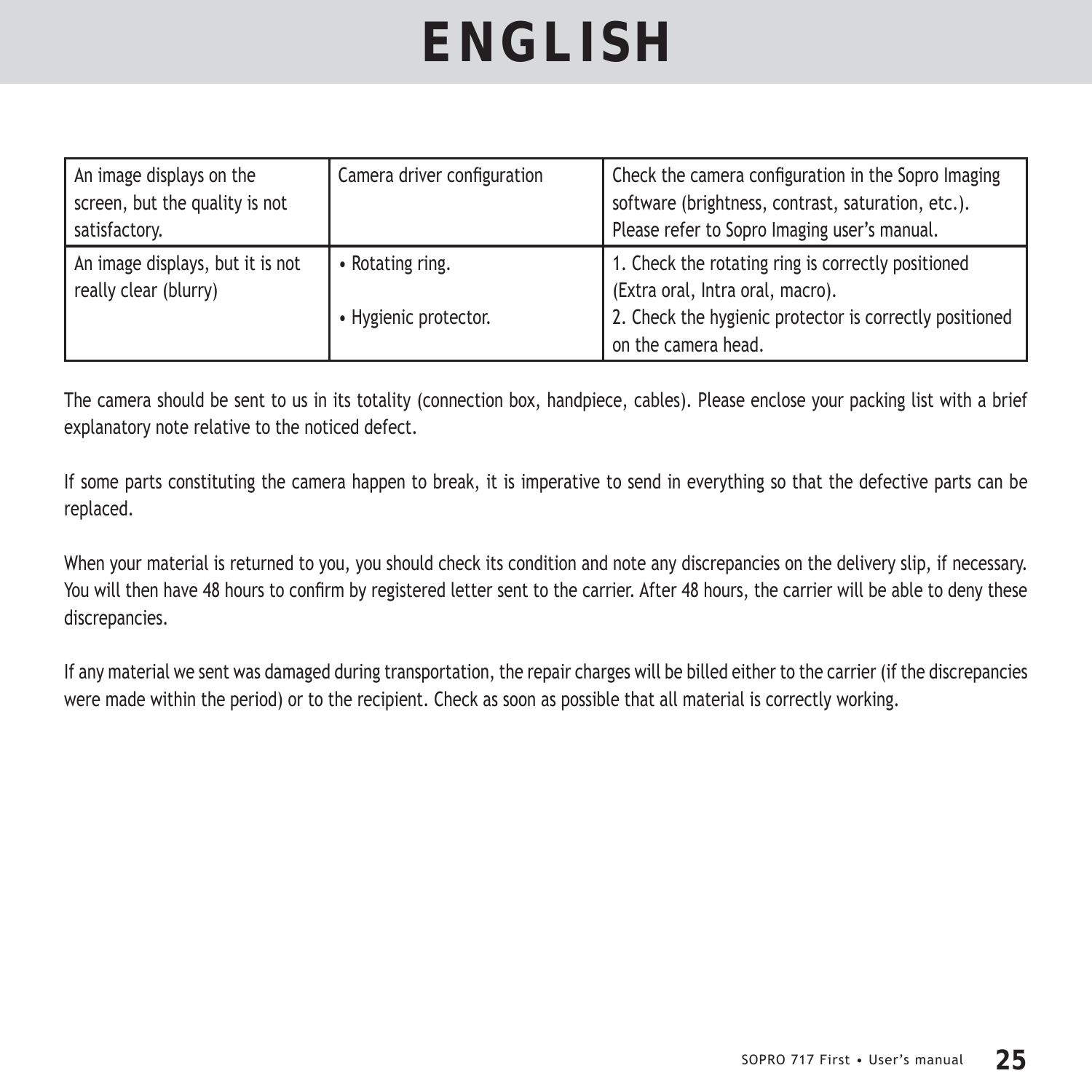# **ENGLISH TECHNICAL FEATURES CAL F**

**SOPRO 717 First**

- High sensitivity CCD 1/4".
- Resolution: (752 x 582) PAL; (768 x 494) NTSC.
- Definition: 470 lines
- Sensitivity: 2 lux.
- Lighting: eight LEDs.
- Adjustment: three preset positions (Extra-oral, Intra-oral, Macro).
- Non-inverted image.
- Image capture through SoproTouch or footswitch (optional).
- Angle of view: 70°.
- Cable length: 2.5m.
- Handpiece dimensions: L: 200; W: 28; H: 24 mm.
- Usable part dimensions: W: 14.25 x d: 8.75 mm.
- Handpiece weight: 78 g.

**DOCK M\_USB2**

- Memory one and four images.
- Power supply: 115 V˜ 230 V˜; 60 Hz 50 Hz
- 1 PAL or NTSC video output.
- 1 PAL or NTSC S-video output.
- 1 digital USB output 2.0.
- Controller dimensions: L: 145; W: 130; H: 35 mm.
- Controller weight: 245 g.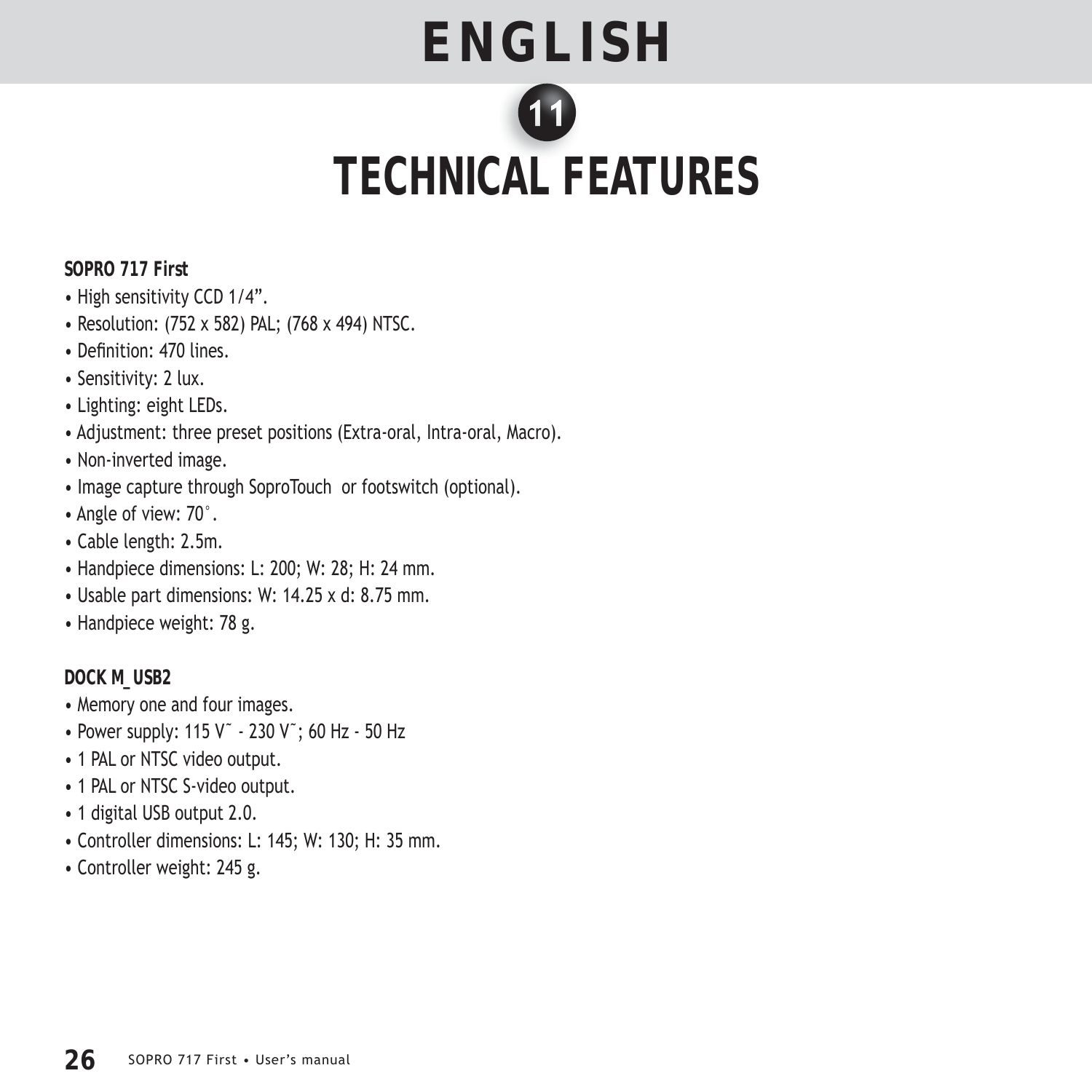#### **DOCK M\_VIDEO**

- Memory one and four images.
- Power supply: 115 V˜ 230 V˜; 60 Hz 50 Hz
- 1 PAL or NTSC video output.
- 1 PAL or NTSC S-video output.
- Controller dimensions: L: 145; W: 130; H: 35 mm.
- Controller weight: 245 g.

#### **DOCK U\_USB2**

- Power supply: 24 V~; 50 Hz 60 Hz.
- Consumption: 15 VA.
- 1 digital USB output 2.0.
- Controller dimensions: L: 50; W: 75; H: 36 mm.
- Dock weight: 76 g.

#### **DOCK MU\_USB2**

- Memory one and four images.
- Power supply: 24 V~; 50 Hz 60 Hz.
- Consumption: 10 VA.
- 1 PAL or NTSC video output.
- 1 PAL or NTSC S-video output.
- 1 digital USB output 2.0.
- Controller dimensions: L: 100; W: 72; H: 36 mm.
- Dock weight: 190 g.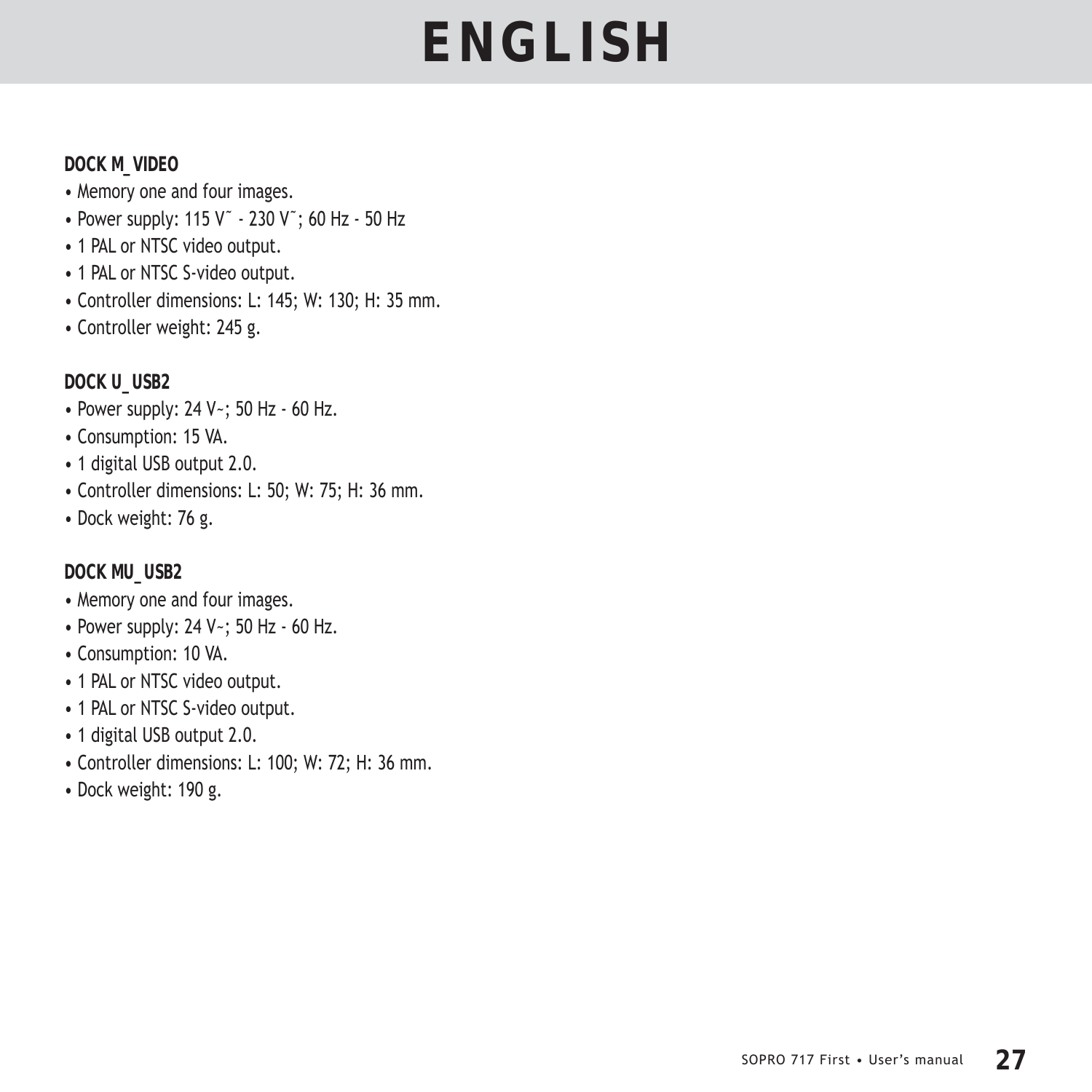#### **DOCK MU\_VIDEO**

- Memory one and four images.
- Power supply: 24 V~; 50 Hz 60 Hz.
- Consumption: 10 VA.
- 1 PAL or NTSC video output.
- 1 PAL or NTSC S-video output.
- Controller dimensions: L: 100; W: 72; H: 36 mm.
- Dock weight: 190 g.

#### **DOCK USB2**

- Cable length: 3.5 m.
- 1 digital USB output 2.0.
- Controller dimensions: L: 100; l: 46; H: 20 mm.
- Dock weight: 165 g.
- BF-type applied part.
- Operating temperature: +10°C to +40°C.
- Storage temperature: -20°C to +45°C.
- Relative humidity: 10 % to 90 %.
- Atmospheric pressure: 900 hPa to 1060 hPa.
- Continuous service.
- Not protected against water chutes (IPX0).
- Not adapted to the use in presence of an anaesthetic mixture flammable with air, oxygen or dinitrogen monoxide.
- Complies with the European directive 93/42/EEC.
- Complies with IEC60601-1 standard.
- Complies with IEC60601-2-18 standard.
- Complies with UL 60601-1 et CSA 60601-1 standard.